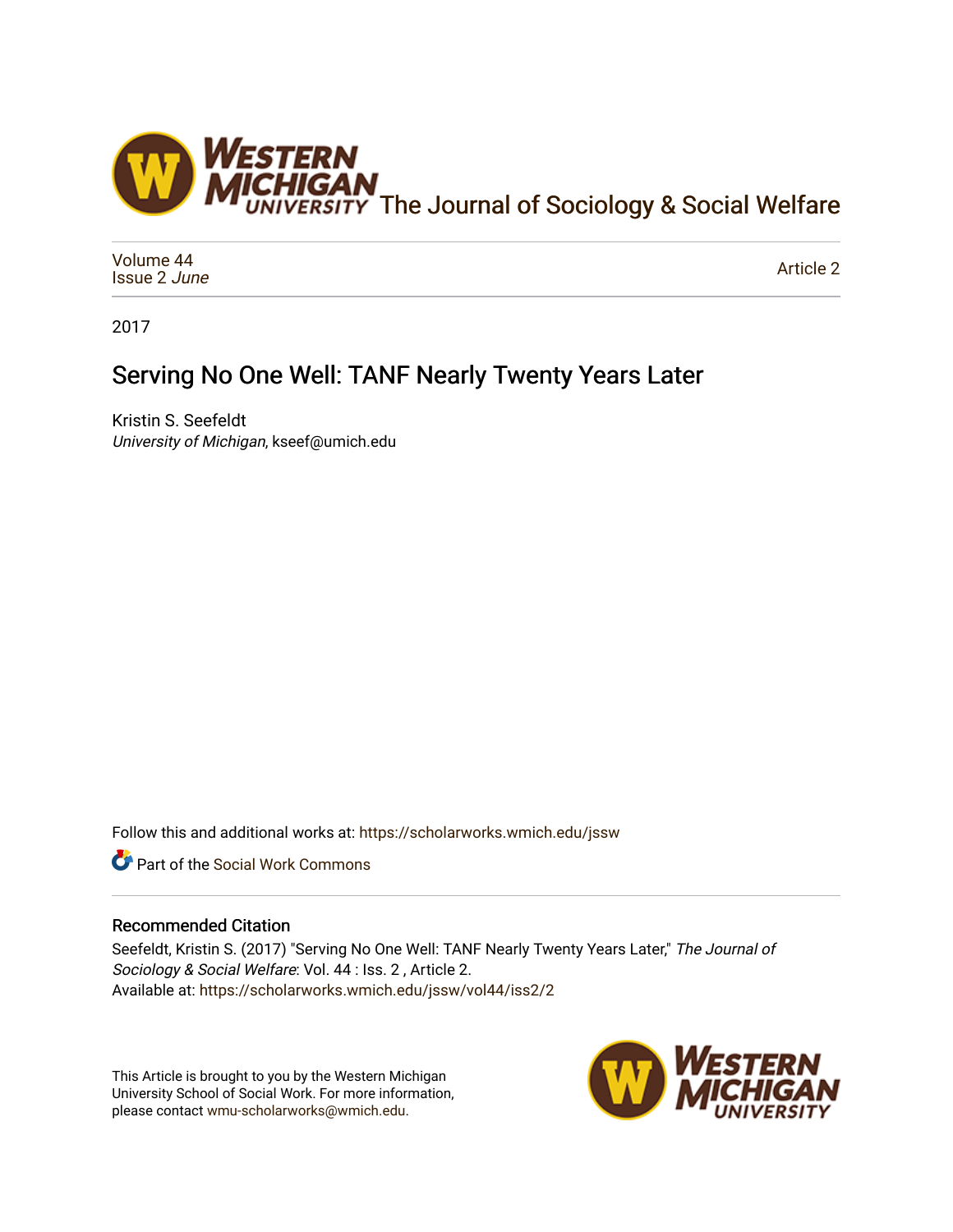# Serving No One Well: TANF Nearly Twenty Years Later

# Cover Page Footnote

Data collection was funded by the U.S. Department of Health and Human Services, Administration for Children and Families. Views presented here are not those of USDHHS-ACF.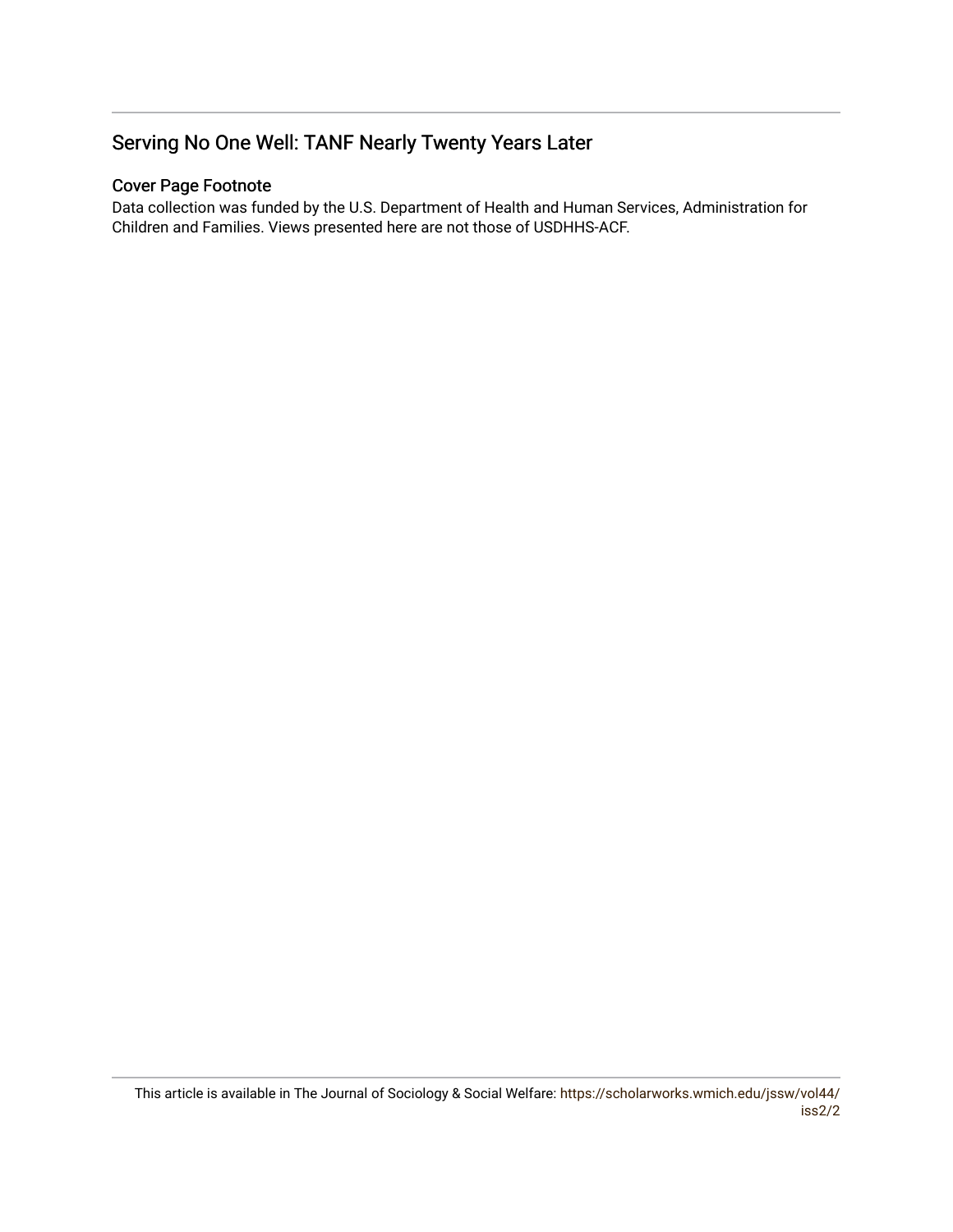# Serving No One Well: TANF Nearly Twenty Years Later

Kristin S. Seefeldt *University of Michigan*

*The 1996 welfare reform law transformed the nation's cash welfare system into a time-limited, work-based program. Welfare caseloads dropped by more than half, but in more recent years and in the wake of the Great Recession, relatively little research has focused on TANF program participation, particularly from the vantage point of clients and potential clients. This paper uses qualitative data from interviews with very low-income single mothers conducted in 2013. Analysis of the interview data yielded three different narratives regarding how TANF did not meet their needs: it did not help them find jobs; it did not assist those with personal and family challenges; and it failed to perform as a safety net.*

#### *Key words: welfare reform; single mothers; public cash assistance*

In 1996 the nation's cash welfare program for poor families was transformed. The entitlement program Aid to Families with Dependent Children (AFDC) was converted into a workbased, time-limited program, the latter aspect reflected in its name- Temporary Assistance for Needy Families (TANF). This transformation was part of a larger effort embodying neoliberal political tendencies that prefer market-based policy solutions for social issues as opposed to government intervention. In the neoliberalist view, the role of the welfare state is to promote behaviors that support the market (Schram, Fording, & Soss, 2008) by turning welfare recipients into workers (Korteweg, 2003). Welfare reform also reflected long-held racialized views about recipients who, these stereotypes held, were lazy, unmarried African American women who needed to be pushed and prodded to enter the labor force (Gilens, 1999; Schram et al., 2008).

Journal of Sociology & Social Welfare • June 2017 • Volume XLIV • Number 2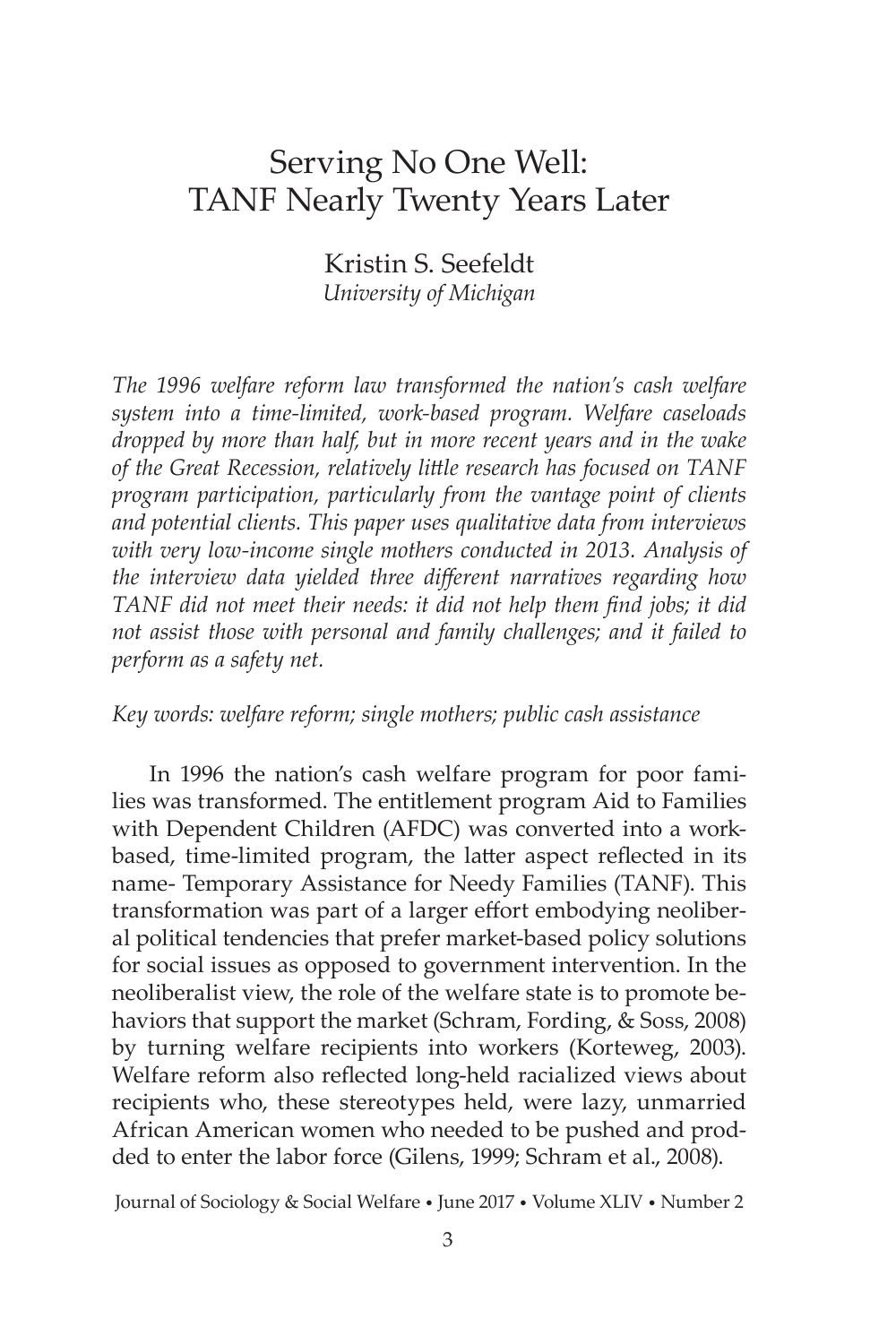AFDC served 4.7 million families in 1995, but by 2010 TANF only served 2 million, with caseloads remaining relatively stable despite the severe economic downturn that occurred in 2008 (Trisi & Pavetti, 2012). As TANF neared its 20th anniversary, a number of scholars and policy makers took on the task of evaluating the program's effectiveness. A central challenge in doing so is a lack of shared understanding of what success would look like. For some, caseload declines are a sign that TANF has been successful. Additionally, employment rates among single mothers are higher than prior to welfare reform, an indication that welfare reform's supporters point to as evidence that the law's work requirements improved work effort. Finally, poverty rates for single mother families are lower now than before welfare reform. However, those who are more dubious of the law's "success" note that while employment increased, most jobs held by former recipients are very low paying, declines in poverty have not matched the large declines in the cash welfare caseload, and the number of families with extremely low income has grown (see the exchange between Danziger, Danziger, Seefeldt, & Shaefer, 2016a, 2016b and Haskins 2016a, 2016b for perspectives about the effectiveness of TANF).

These statistics, however, do not tell us about the actual experiences of those eligible for, seeking to use, and currently using TANF and how these individuals might view the program's success. A large body of literature emerged in the years following welfare reform's passage which examined the law's implementation, the characteristics of those moving off the welfare rolls and those staying on, and, to a more limited degree, the dealings of clients with the welfare office. In more recent years, as TANF caseloads have shrunk to historically low levels, relatively little research has focused on TANF program participation, particularly from the vantage point of clients and potential clients. This paper attempts to fill that gap by using qualitative data from interviews with very low-income single mothers in period following the Great Recession. Analysis of the interview data yielded three different narratives regarding how TANF did not meet their needs.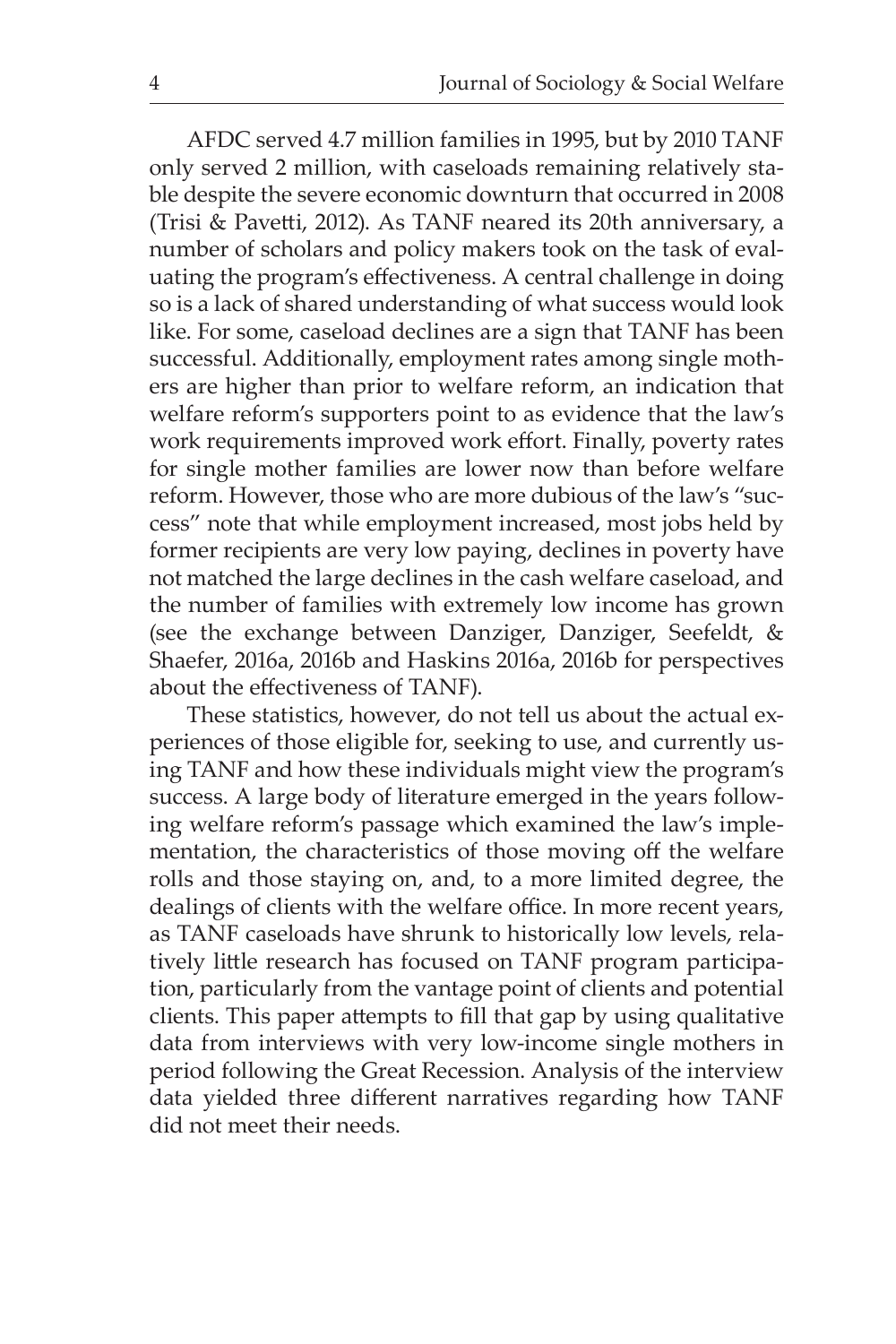## Welfare Reform and Studies on Program Use

Several important differences between AFDC and TANF are worth noting. Under AFDC, median state benefits were \$377 a month for a family of three in 1996 (U.S. House of Representatives, 2012). Some adults were required to engage in employment and training activities in order to receive those benefits, but many recipients were exempt from such requirements. As long as a family remained income eligible and had a minor aged child, it could, in theory, continue to receive benefits. Under TANF, states cannot use federal dollars to provide assistance to families for more than 60 months cumulative (or less at state option), and they must meet work participation rates by placing a certain percentage of the caseload in approved work activities, such as unsubsidized employment, community service, and job search, or face financial penalties. As of 2015, 50 percent of adults receiving TANF are required to be participating in approved activities for 30 hours a week (20 if the parent has a young child) (Center on Budget and Policy Priorities, 2015). States can lower their participation rate if they reduce their overall TANF caseload from 2005 levels. TANF recipients who are subject to the work requirement can be sanctioned for failure to participate; depending upon the state, a sanction can result in a family's benefits being reduced or eliminated altogether. In 2010, median state TANF benefits stood at \$424 a month, an amount that has not kept pace with inflation (Floyd & Schott, 2015; U.S. House of Representatives, 2012).

Part of the impetus for reforming welfare was the growing political concern in the 1980s and early 1990s that AFDC caseloads were increasing at unsustainable rates. In the mid-1980s, about 3.7 million families received AFDC benefits. By 1992, the year of a Presidential election, that number had grown to almost 4.8 million (Administration for Children and Families, 2004). Some policy analysts worried that instead of using AFDC as a safety net of last resort, families had become "dependent" upon the program, opting out of the labor market and, since the program now predominantly served single mother families, marriage and instead relying upon a monthly welfare check (Mead 1986, 1992; Murray 1984). Bill Clinton ran on a platform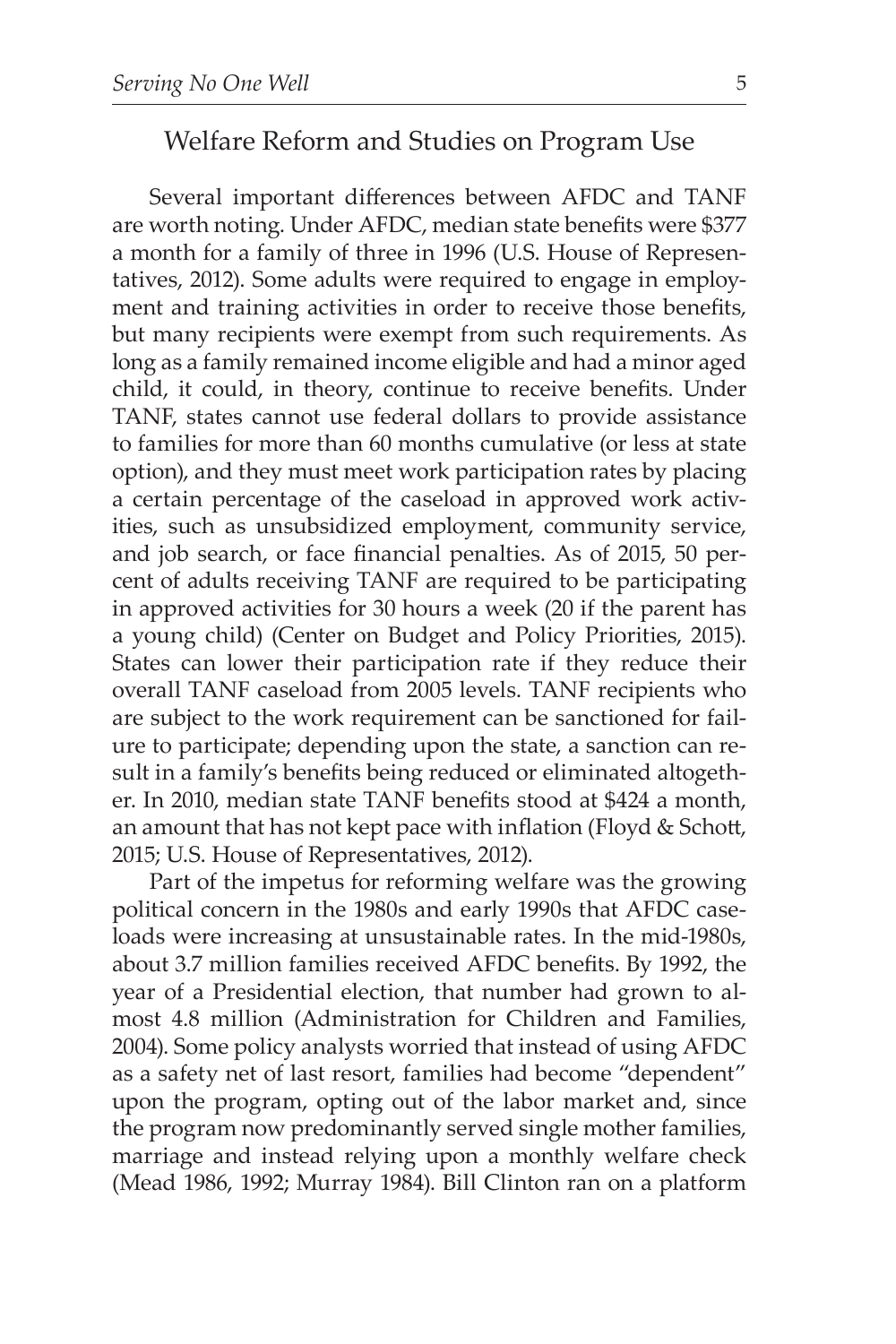of "ending welfare as we know it" and followed through on that pledge when he signed PRWORA in August 1996 (see Weaver, 2000 for a comprehensive accounting of the debates over welfare reform).

Welfare caseloads plummeted in the wake of the reform's implementation, although that decline had already begun prior to the law's enactment. Between 1995 and 2010 the number of families receiving cash welfare benefits declined by more than 58 percent nationally (Trisi & Pavetti, 2012). A large body of research has attempted to untangle the reasons for this sharp drop. Was it the reforms (in particular the work requirements, sanctions, and time limits), the strong economy in the late 1990s, other policy changes such as the expansion of the Earned Income Tax Credit (EITC), which put more money into the pockets of low wage working families, or some other set of factors? Most studies found that while the reform, the economy, and the EITC expansion all played roles, the cause of much of the decline has remained unexplained (e.g., Blank 2002; Danielson & Klerman, 2008; Grogger 2003).

Certainly some women who left welfare did so because they became employed (or because they had an incentive to report jobs in which they were already working). Employment rates of single mothers, for example, rose from just over 60 percent in 1994 to a peak of 75 percent in 2000, along the way surpassing employment levels of married mothers. Since the economic downturn of 2001, employment rates dropped and then declined even further in the wake of the Great Recession. In 2010, 67 percent of single mothers were employed, compared to 65 percent of married mothers (U.S. Bureau of Labor Statistics, 2011). However, state-level studies of women leaving welfare in the years shortly after welfare reform found that jobs were unstable, low-paying, and without benefits such as health insurance. Although this varied by state, about one quarter to one third of families who left TANF in the 1990s returned at some point in the year following the initial exit (Acs & Loprest, 2004).

Some states and localities also instituted other practices to keep families off of TANF. One such practice is "diversion," or providing a lump sum of cash to a family instead of monthly cash benefits. One theory behind this practice is that some families may only need a one-time infusion of cash to solve a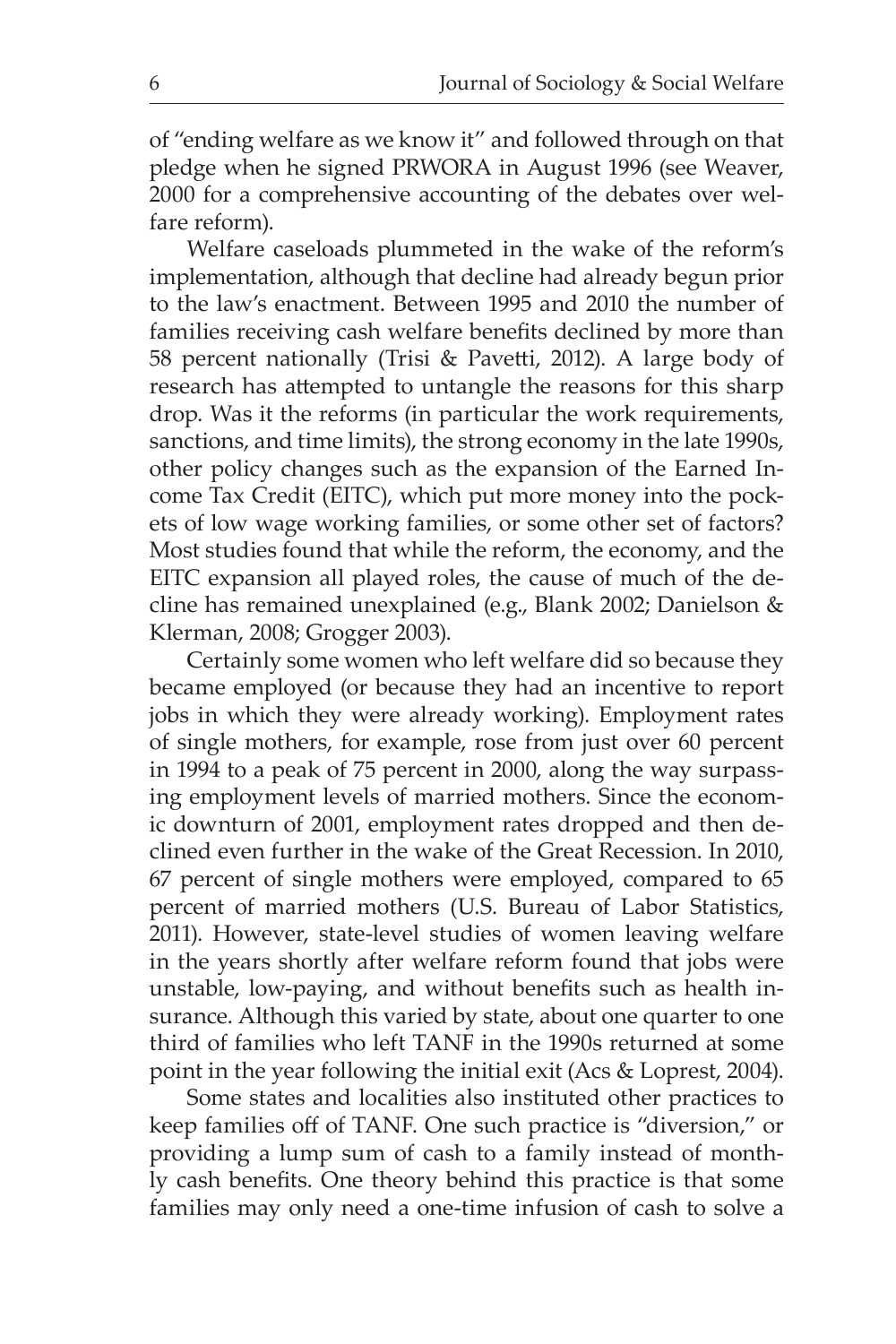particular problem, such as a car that needs repair or a security deposit for a rental unit. Families that accept diversion payments are typically ineligible to apply for TANF for some period of time and are not subject to work requirements or time limits (Hahn, Kassabian, & Zedlewski 2012; Rosenberg et al., 2008). The use of lump sum payments can, in theory, keep the welfare caseload low if potential recipients are kept off the rolls, but in practice, states have not given out lump sums to large numbers of families (Rosenberg et al 2008).

Another form of diversion is requiring TANF applicants to search for work or comply with other program rules before being approved for benefits. This type of diversion may lead those who are most employable to forgo TANF if they find jobs before their application is approved (Rosenberg et al., 2008). However, it might also discourage some applicants from following through with the application process. Interviews with TANF applicants in Wisconsin who did not complete their applications found that those with learning disabilities had difficulties with upfront job search requirements, while other challenges in their lives, such as housing problems, kept them from meeting other requirements and providing necessary documentation (Ybarra, 2011). While this group might benefit from cash assistance and from other services the welfare office could provide, keeping applicants with learning disabilities and other challenges to employment off the rolls might be a desirable outcome, if a state is concerned about meeting participation requirements.

While some women formerly on welfare went to work, another group was without jobs and without cash assistance. Commonly referred to as "the disconnected," because of their disconnection from the labor market and the cash safety net, the number of single mother-headed families experiencing this phenomenon has grown over time. About one in eight low-income single mothers lacked earnings and TANF assistance in 1996 and 1997, but this number increased to about one in five in 2008, with almost a quarter having no earnings or TANF for four or more months over a year (Loprest & Nichols, 2011). Single mothers without earnings and TANF tend to have more barriers to employment (Loprest, 2003; Loprest & Zedlewski, 2006; Turner, Danziger, & Seefeldt 2006). Loprest and Nichols (2011) found that for all single mothers, losing a job and not receiving TANF, rather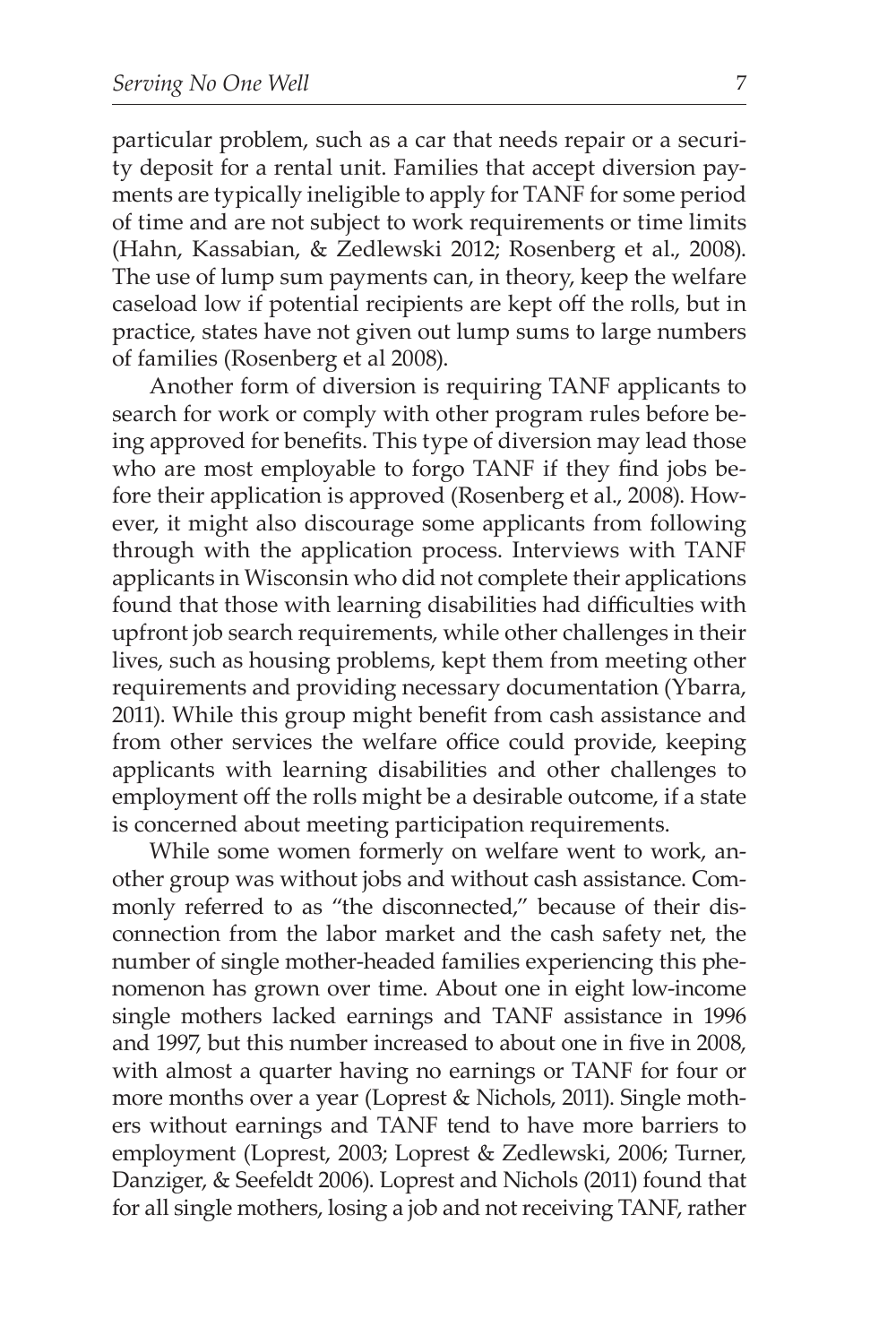than loss of TANF benefits without a job in place, is the reason most families go without these sources of cash. However, they also found that if a mother leaves TANF, she has an almost 20 percent chance of not working, as well. Health and other barriers, as well as living with other working adults, are also significant contributors to having no cash from earnings or TANF.

Another subset of this group are those living on less than two dollars per person per day, a level of deprivation that is often used to measure poverty in economically developing countries. As uncovered by Edin and Shaefer (2015), the number of families experiencing this phenomenon, while relatively small, has been growing over time. Families interviewed by Edin and Shaefer said they had never heard of TANF, or they believed that the program no longer existed. The authors document extreme hardship among this group, including homelessness, food insecurity, and sexual abuse of children.

In sum, TANF has transformed a cash welfare program, AFDC, that once served 68 out of every 100 poor families with children, to one that now only serves 27 out of 100 such families (Trisi & Pavetti, 2012). Previous studies have offered clues as to the policies and practices that may have driven the sharp downturn in TANF program use, while other studies have documented the fallout of welfare reform for the most disadvantaged- those without earnings and TANF and the deeply poor. Yet, some families are using the program, or are attempting to use TANF, and we know much less about how TANF serves these families, particularly during and after the Great Recession, a time of great economic need.

#### Sample and Methodology

The analysis presented in this paper comes from qualitative interview data collected as part of a study on disconnected families. The author conducted interviews with women living in Southeast Michigan who were also participating in the Michigan Recession and Recovery Study (MRRS), conducted by the National Poverty Center at the University of Michigan. The MRRS is representative sample of working aged adults (ages 19- 50 in 2009) living in the greater Detroit metropolitan area. To qualify for participation in the study of disconnected families,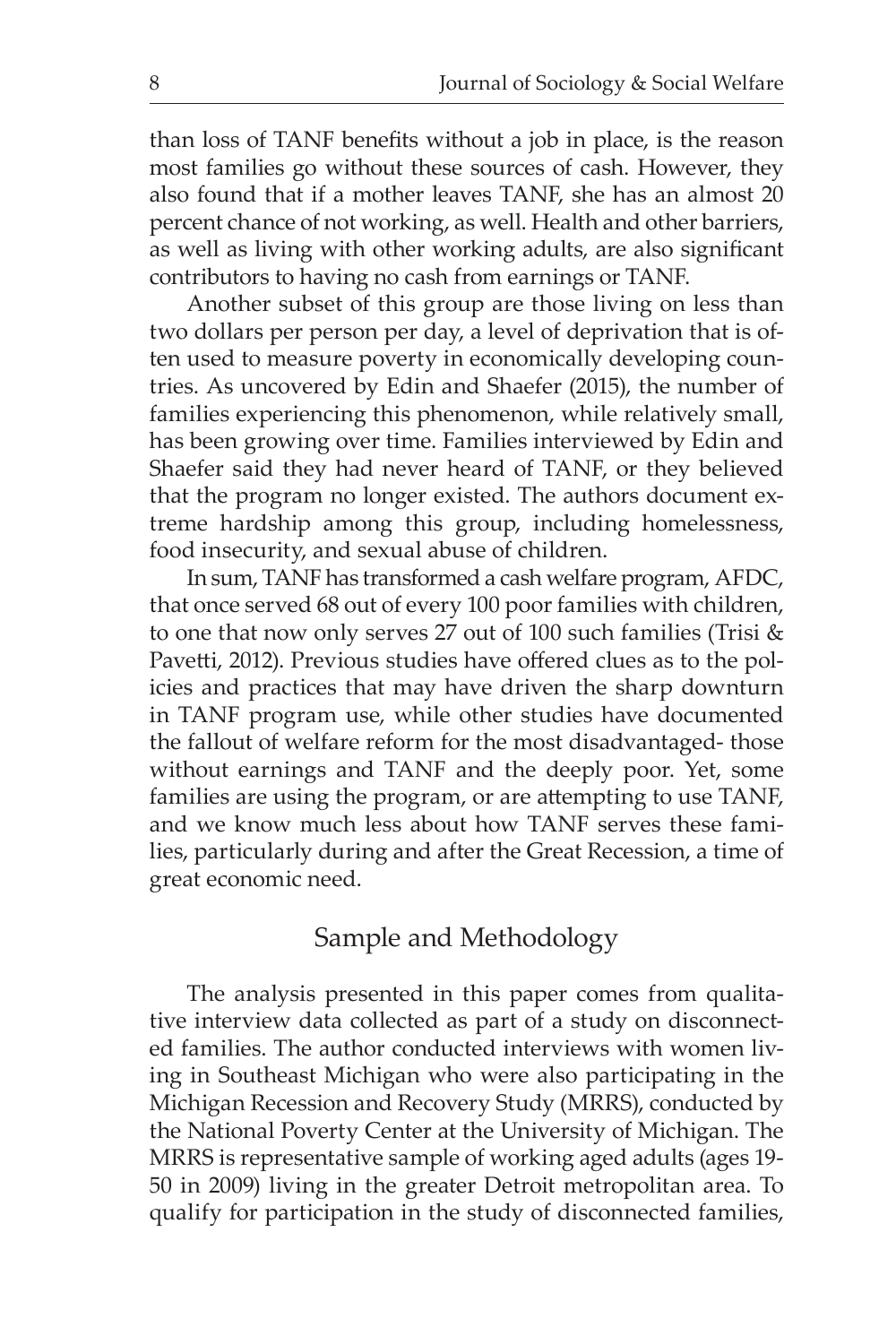respondents had to be: (1) low-income (household income below, at, or near the federal poverty line), unmarried women with at least one resident child under the age of 18; (2) not currently working for pay and not currently receiving TANF or federal disability benefits for themselves; or (3) if currently employed, have experienced at least six cumulative months of unemployment in the past two years, during which time they did not receive cash benefits from TANF or the Supplemental Security Income (SSI) program for themselves.

Survey data collected as part of MRRS allowed me to identify respondents who might meet these criteria. These potentially eligible MRRS respondents were notified about the study and then, if interested, they were screened for eligibility. Among the 41 who were identified through survey data as potentially eligible, 35 were screened (the other six could not be located), with 23 meeting the study eligibility criteria, and 22 completing interviews.

Participants in the study ranged in age from 27 to 51 years old, with an average age of 26. The vast majority, 18, identified as African American; one woman was white, and three identified as multi-racial. The education level of these women was quite varied. Seven had not finished high school, six were high school graduates, seven had completed some college, including one with an associate's degree, and two had bachelor's degrees or more. Only four of the 22 were working at the time of the interview. On average, women had 3.5 children, with the number of children ranging from one to seven; some of these children were adults and did not live with the respondents, although some had not yet left home.

The interviews completed with respondents were semistructured and ranged from 60 to 120 minutes in length, lasting approximately 90 minutes on average. The interviews were audio-recorded to later produce full transcriptions. Transcripts were imported into NVivo software for text analysis. The interview guide covered a number of topics related to employment and financial well-being. For this paper, I focused on women's responses to questions about TANF and the welfare office, including questions about their decisions to apply (or not), their experiences with TANF employment programs (called Work First in Michigan), and their beliefs about the helpfulness of TANF,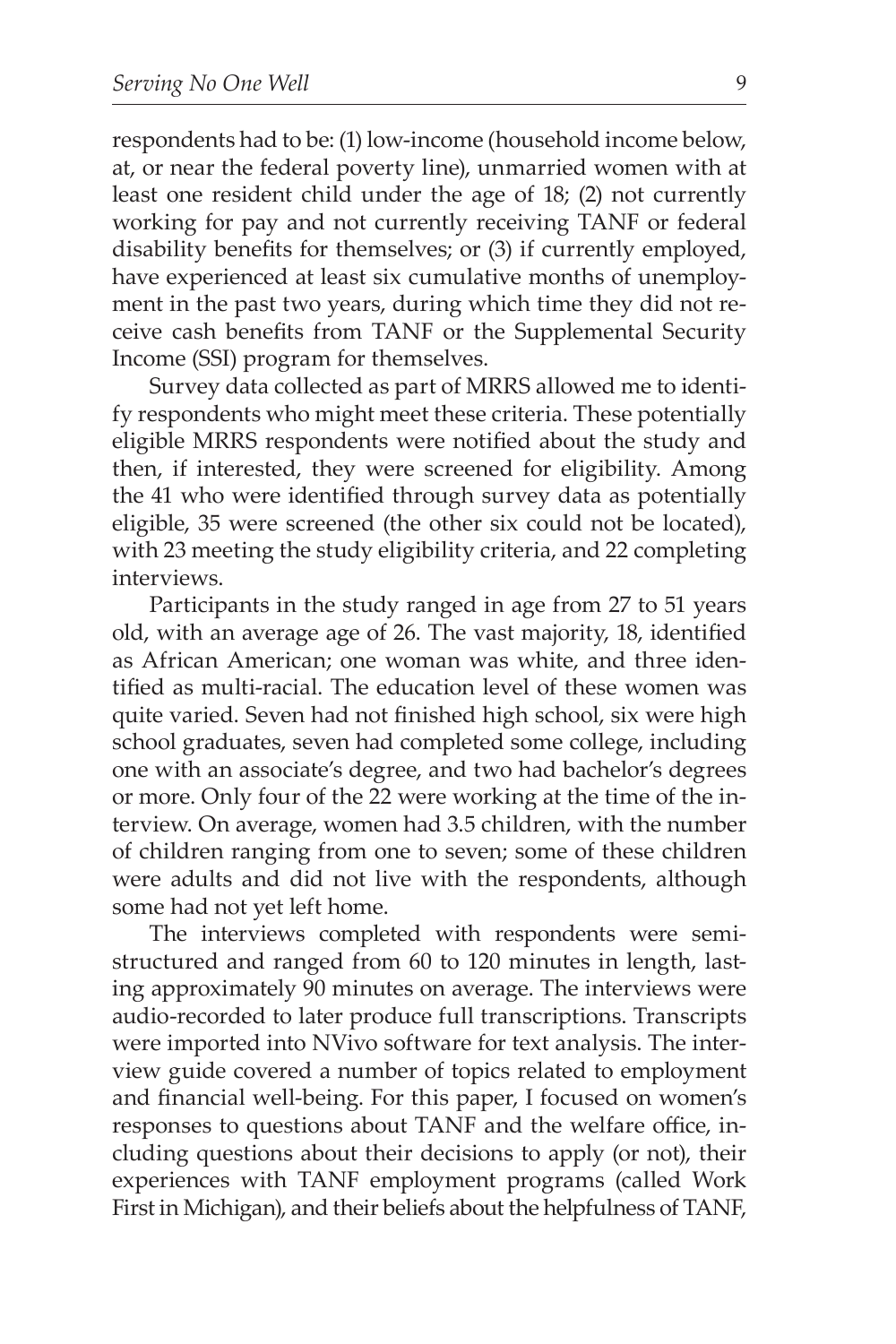or any other responses where they talked about the welfare system. What emerged in analyzing these responses was a common thread about the ways in which TANF had failed to help them when they lost jobs or otherwise needed financial assistance.

#### Findings

Even though the respondents in this sample were part of a study of disconnected women, all but two reported having used TANF at some point during their adult lives. Some had last received program benefits as long ago as 2001 or 2003 (interviews were conducted in summer 2013) and as recently as six months before the interview took place; one woman was currently getting TANF at the time of the interview, after being denied benefits for more than six months. All women received other types of public assistance, such as food stamps and public medical insurance, so the entire sample had experience with the welfare office.

One of the most important goals of TANF was to move recipients into the labor market and off of the welfare rolls. By some accounts, TANF accomplished this goal, although certainly caseloads declined far more than employment rates increased and poverty decreased. Additionally, the mechanisms through which this occurred are not clear. For example, did TANF's work requirements and time limits serve as the impetus women needed to get off of the rolls? Did the program's employment services and other supports, such as childcare, provide the help women needed to get and keep jobs? And what about women who faced other challenges, such as health and mental problems? Did TANF meet their needs? According to nearly all of the women, TANF did none of these things, or if it did, the services provided were not enough to help women. Further, time limits and other requirements cut women off of assistance, even though they had not yet secured jobs and the unemployment rate remained high. As a safety net, TANF failed these women.

#### *TANF Does Not Help Find Jobs*

In order to meet the work requirements in the 1996 law, states must place recipients in "work activities," which could include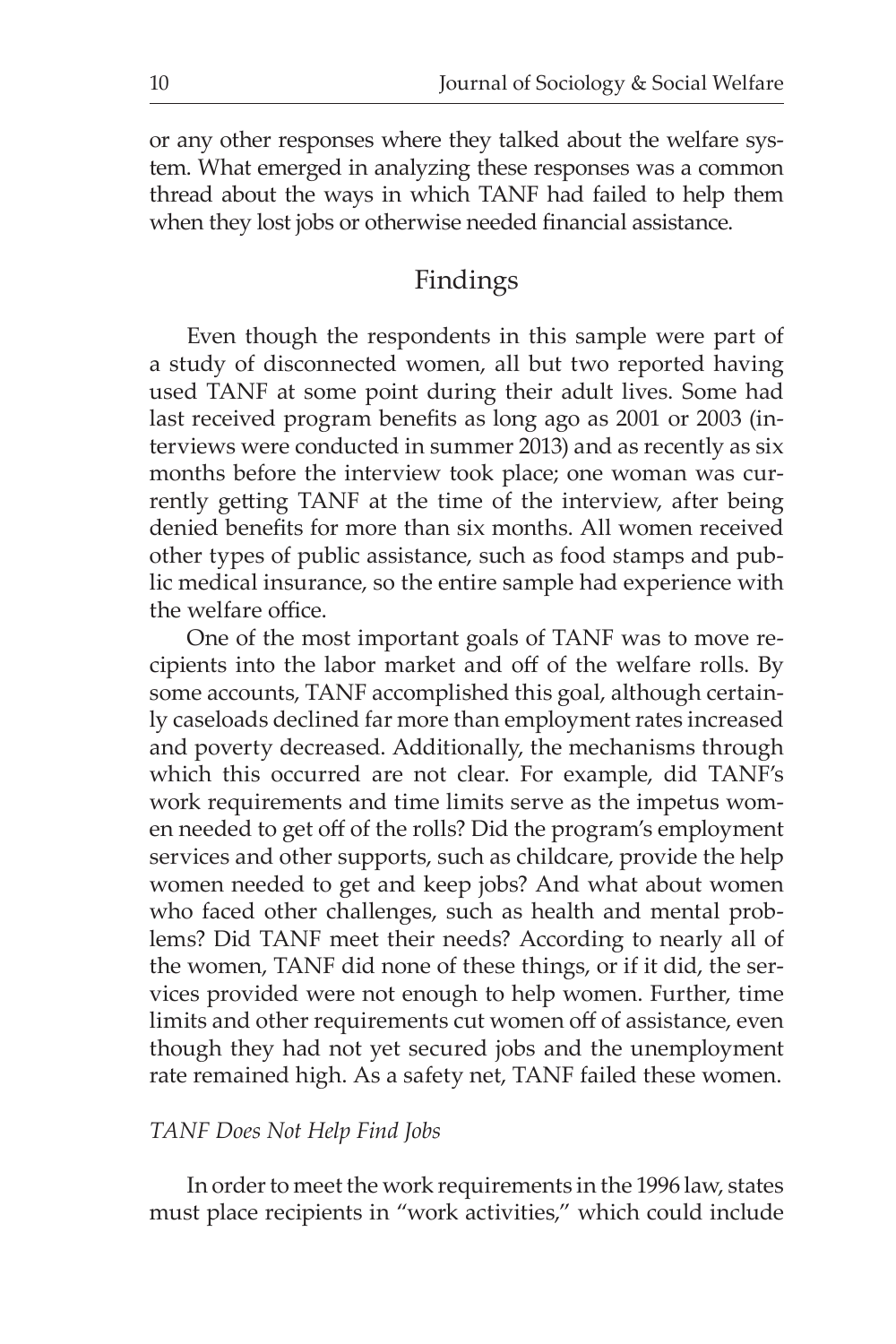helping unemployed individuals find employment. For many years, Michigan operated "Work First," a job readiness and job search program that was designed to provide participants with instruction in interviewing techniques and resume preparation as well as assistance locating job openings. Local programs were given some discretion in how they structured Work First, but in general, the focus was on helping TANF recipients find jobs (Danziger & Seefeldt, 2000). Michigan replaced Work First with the Jobs, Education, and Training (JET) program in 2007. However, none of the respondents in this study used the new name, instead using the former moniker of Work First. As of 2013, JET has been replaced by PATH- Partnership, Accountability, Training, and Hope-, which has a greater focus on upfront assessment of client needs. Although welfare reform allows states to design their own employment programs, job search is the activity in which most non-working TANF recipients are engaged (Hahn, Kassabian, & Zedlewski, 2012), indicating that Michigan's approach is fairly typical.

Jean, a formerly middle class mother whose economic circumstances deteriorated quickly when she left her husband, said that a job search program was not useful to someone like her, who had extensive labor market experience: "I didn't find it to be important to me, because I know how to look for a job. It was interesting in hearing other people's stories and what they haven't done, basically. It really didn't help me." The problem, as Jean saw it, was not that she needed to learn how to search for work, but rather that very few employers were hiring.

A few women questioned the value of ever going to TANF's employment program. Gina believed that she could just as easily search for work on her own, but instead she was required to come to the program every day. She was quite blunt in her assessment of the program, saying, "To me, it was a waste of time when I could do this myself, you know what I'm saying? I shouldn't have to keep coming here, and checking in, and signing in every day for stuff that I could be doing myself." Rose, a mother of five with a work history that included temp assignments, health care work, and fast food service jobs, reported that at times, she and her fellow participants did nothing at all. She said, "Sometimes the instructors would just not do anything. I mean, we were just sitting there, just having our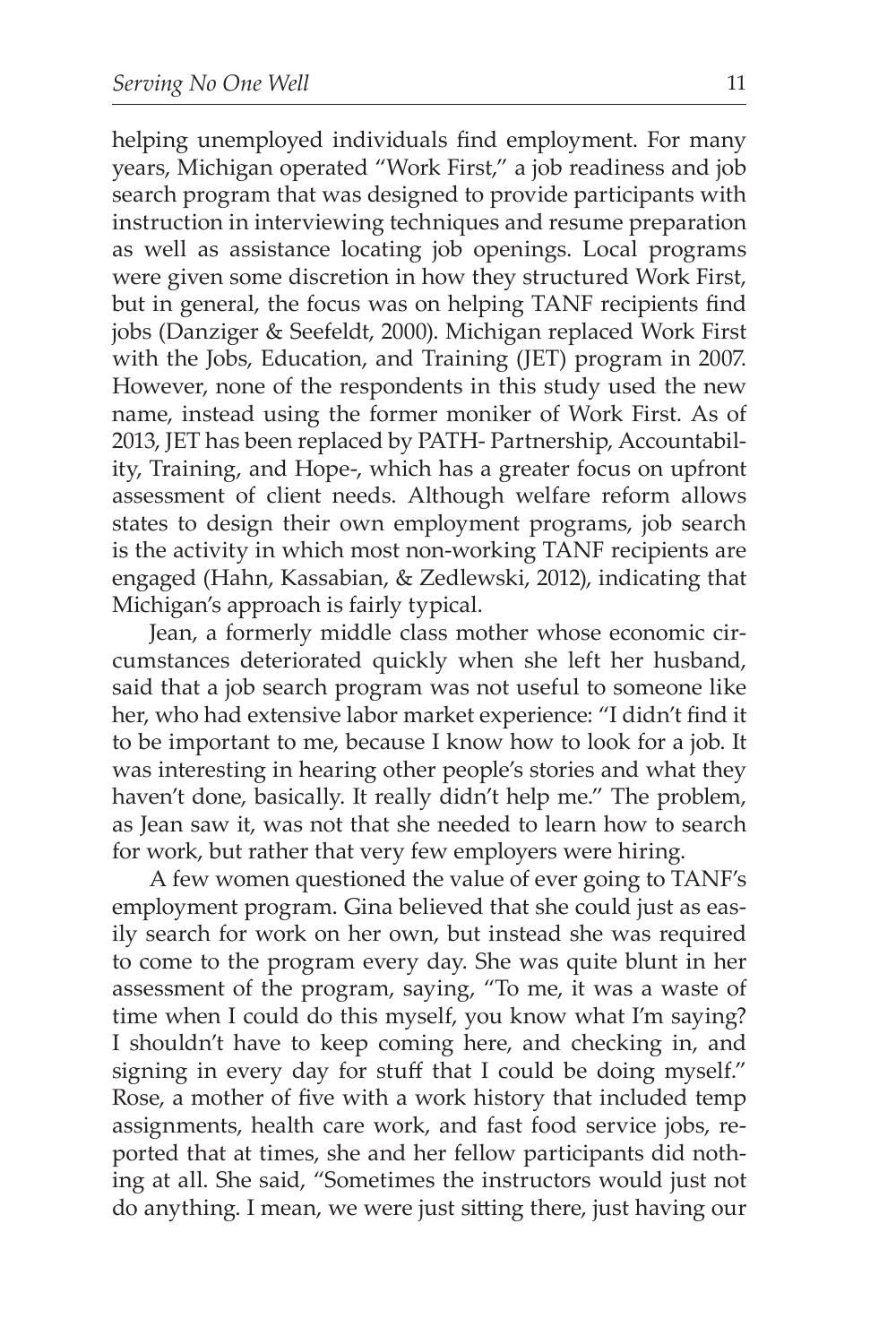own conversations. That would be for a week's time." Monica, a soft spoken young mother of four, had received TANF on and off since having her first child fourteen years earlier. Her view of Work First was the same: "You just sit in one classroom for eight hours a day." Gina and Monica lived in different parts of Detroit, and Rose was a suburban resident. They went to three different employment programs, yet their experiences were very similar.

Some women did find aspects of Work First useful. Taurean, a pregnant single mother of two children, had the following to say about her Work First experience in 2012: "They help you look for a job, to get you prepared, and they help you with babysitting and all that. They help out a lot." However, Taurean never found a job through Work First, eventually landing a position in a factory through a connection made by a family member.

Rose believed that the support services provided by the program were very good, but unlike Taurean, she did not think the help provided with job searching was adequate. She said, "Now, them, they're helpful to a point. Now, they give you the clothes, IDs, cars, insurance … I know they will pay for all that, no problem. The transportation to get back and forth from work, they do that with no problem. As long as they got enough people [staff], they can do that with no problem. Now, come and get the jobs, now, that's what I have a problem with, because they rarely help you with your resume, your cover letter, and your thank you letter. You got to do that yourself." Monica, when asked for her overall assessment of the employment program, said, in a deadpan manner, "I never found a job through them."

Both Rose and Gina reported having been sent on job interviews through Work First, and both said that these interviews never resulted in anything. Gina said, "I was going to jobs where nobody is even getting hired, and stuff like that." Rose thought that the program misled participants about their job prospects, saying, "They tell you, 'Oh, I got a job and it's guaranteed you're gonna get hired.' You go in for the interview, and this and that, and that and this, and then they never call you back. See, that's what pisses me off. Don't say you're guaranteeing to get hired and then when we talk to [the employer], it's a whole other story." Rose reported that she and her fellow participants were sent on job interviews for which they were not qualified; the staff just sent everyone. "If you had the skill—if you did not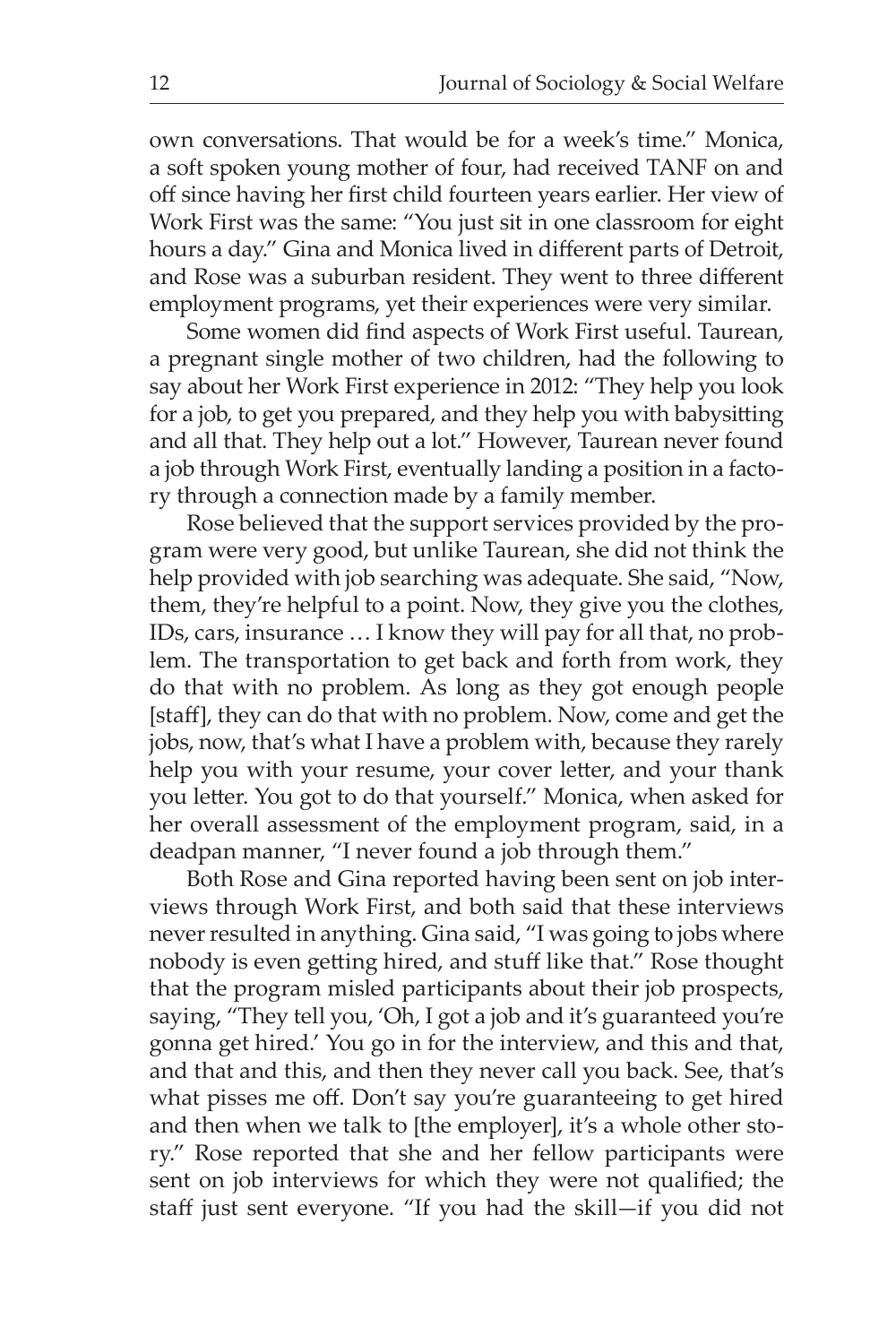have the skills, they sent you there. Then a lot of people felt like, 'Why should we go? We ain't got the skills.' Then [the staff] say [the employer is] not asking for skills. When you get there, it's a whole other story." Even though all of the participants were sent on the interview, no one was hired.

Michigan's economy was very slow to recover from the Great Recession, yet work requirements remained in place. The TANF employment program, as reported by the women in this study, did little to help them find jobs. In the face of high unemployment (Southeast Michigan's unemployment rate was around 10 percent in 2013), the prospect of welfare recipients landing a job may have been quite low, regardless of what Work First did. However, the assistance provided to women was reportedly minimal and did not match participants' skills to open jobs, such that women might have been better off looking for work on their own.

#### *TANF Does Not Help Those with Significant Personal Challenges*

For those with significant challenges to employment, such as health limitations, ill children, and lack of reliable transportation, TANF, at least as it was operated in Michigan, provided no help. The individual circumstances of clients were seemingly not considered by welfare staff, and if a woman could not comply with the program's rules, she was simply terminated from the rolls and left to find other help on her own.

Ginger was one of the poorest women in this study. She had not worked since 2007 or 2008 (she could not remember the exact date), quitting her job cleaning hotel rooms after falling down a flight of stairs and breaking several bones. After the breaks healed, she was left with back and foot pain. She also reported having carpal tunnel syndrome. She had applied for disability benefits through the federal Supplemental Security Income (SSI) program, and had been denied, but was appealing the decision. While she was waiting for her case to work its way through the appeal process, she was receiving TANF. At first, her pending disability application exempted her from attending Work First. Then the state changed its policy with respect to SSI applicants, and Ginger was told she needed to start going. Carless, Ginger would have needed to walk to a bus stop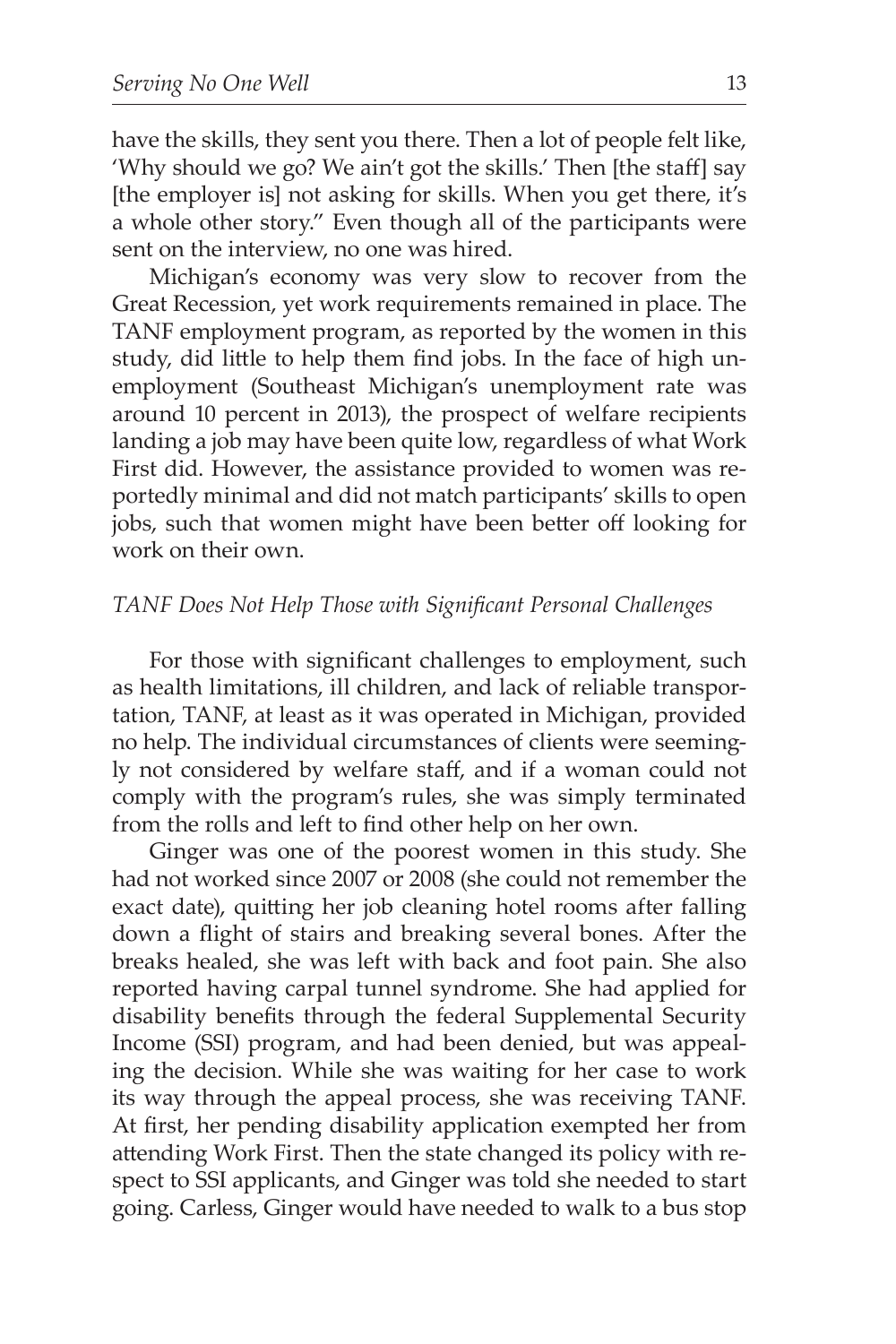in order to get to the program site. Her physical limitations left her unable to do that. Rather than assist with transportation, the welfare office stopped Ginger's TANF benefits. Desperate for her SSI case to be resolved, Ginger hired a lawyer who, if Ginger's case was successful, would likely take some of the past due benefits potentially owed to her. In the meantime, Ginger lived off of a small food stamp benefit. Because she had no income, she did not have to pay rent for her public housing apartment, but she had to call upon friends to buy her items such as dish soap and toilet paper, which food stamps did not cover. And occasionally, Ginger reported, a male "friend" might ask for a sexual favor in return.

Arlene recounted a similar story. She herniated a number of discs in her back while working a job that required a great deal of lifting. This injury was made worse when she was in a car accident. Although only in her early 50s, Arlene needed either a cane or walker to get around. Like Ginger, she applied for SSI, was denied, and had appealed the ruling. When she applied for TANF, she was told she needed to attend Work First, so she tried. She said, "I take my walker to Work First and I'm—I can only sit on my walker because their chairs are too low. Then I'm bending my neck, which makes my head feel like it's got a headache and my back is already messed up. … Like, I can't do this every day." Arlene spoke to her welfare caseworker and told her that she was physically unable to go to the program. Instead of trying to address Arlene's problems, the caseworker gave her an ultimatum. Arlene, mimicking the voice of her caseworker, said, "Okay, she said, 'Well, as long as Social Security hasn't approved you, you got to go to Work First in order to get any [TANF].' I stopped going to Work First. They took [away] my cash assistance." A few months before the interview, Arlene had received notification that her SSI case had been approved, but she had spent six months without any source cash, relying on a boyfriend to pay her bills.

Michelle asked to be excused from Work First when her son was diagnosed with lead poisoning. His treatment required hospitalization and then numerous doctor appointments. She was told she needed to attend, and her requests to leave early were denied. She said, "They [the staff] don't want you to leave, and they say, 'Okay, if you go, you're out the door, and then you can't come back in.'" The program provided no flexibility at a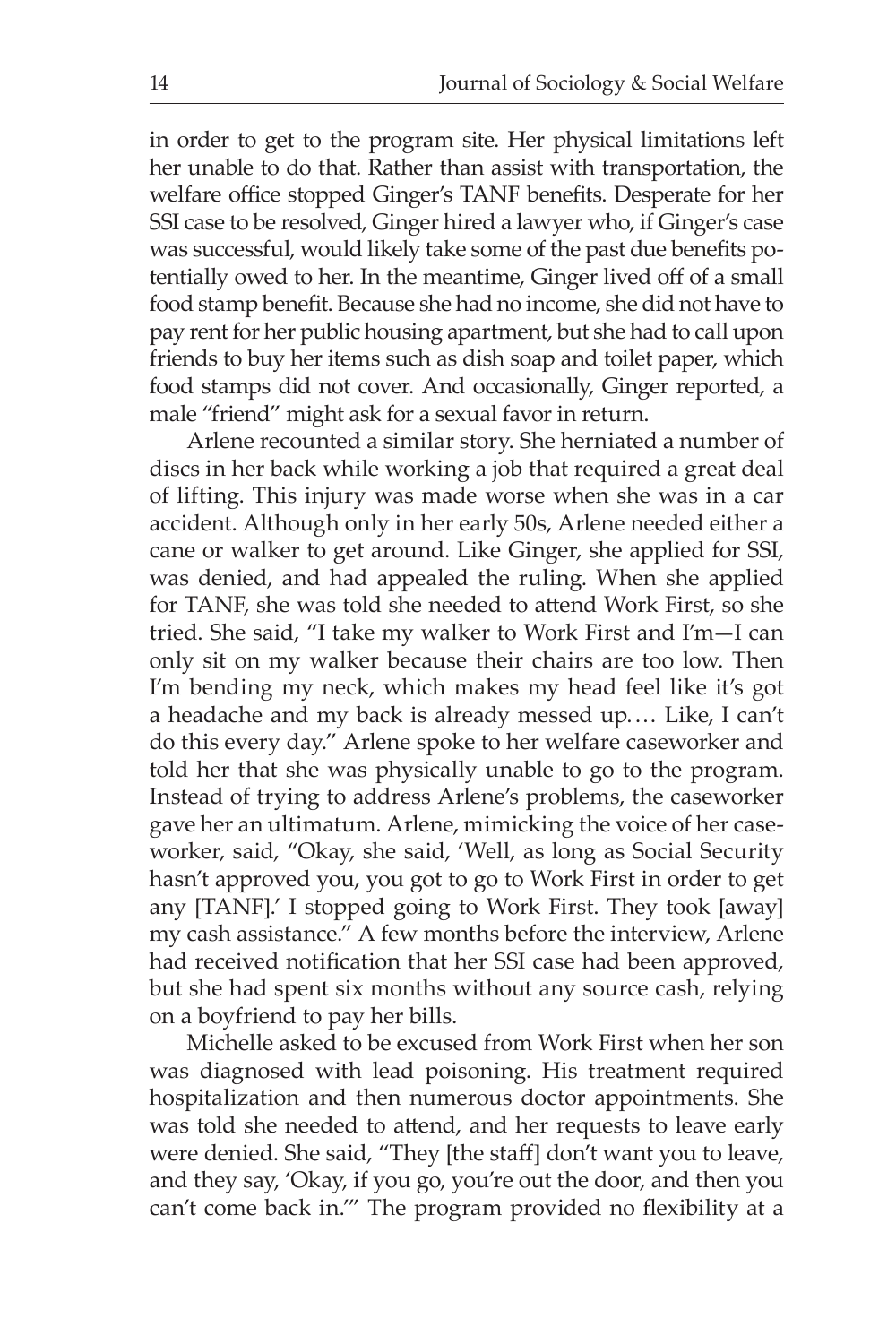time when Michelle was dealing with a challenging and serious issue. Michelle's benefits were stopped, and the only cash she had came from doing hair and from the occasional money provided by her son's father.

Lisa's challenge was not health-related and was one with which TANF and its employment program could presumably help. Lisa simply lacked the ability to get to the Work First site after she moved. She had no car and explained that in order to reach the bus that would take her from her suburban residence to Work First, she would need to walk a substantial distance. She said, "I was telling [Work First] I didn't have transportation. I'm not able to get back and forth like I was before, so it was hard for me. It wasn't really much I could do." When I asked her what Work First expected her to do, given her lack of transport, she replied, "They just [said], 'Do what you have to or do what you can,' but if I can't do nothing, then it is what it is basically." In the end, Lisa was cut off from TANF for failure to comply with the work requirements.

Providing Lisa with a car or some other way to get places would cost money. TANF funds can be used to help pay for such services (and in fact some of the women living in Detroit reported Work First did pay), however, the funding structure of TANF provides incentives not to do so. States receive money via a block grant, a flat amount that is not adjusted for increases in caseloads or changes in the composition of the caseload (e.g., more clients who have barriers to employment), nor for inflation. Further, the block grant is flexible in terms of what services it can pay for, and in the 1990s, many states shifted those funds away from TANF to other purposes, such as child care, child welfare, and other programs that serve low-income families. As revenues started to shrink, states chose to cut back on TANF rather than move block grant money back (Trisi & Pavetti, 2012). The work participation rates that states must meet may also discourage states from providing services to people like Ginger and Arlene, who faced many health challenges. As Trisi and Pavetti (2012) note, "States are more likely to meet the rate if they assist families that already have some education, skills, and/or work experience and have the best chance of either securing employment or participating in a narrowly defined set of work activities" (para. 9). That means that states may want to remove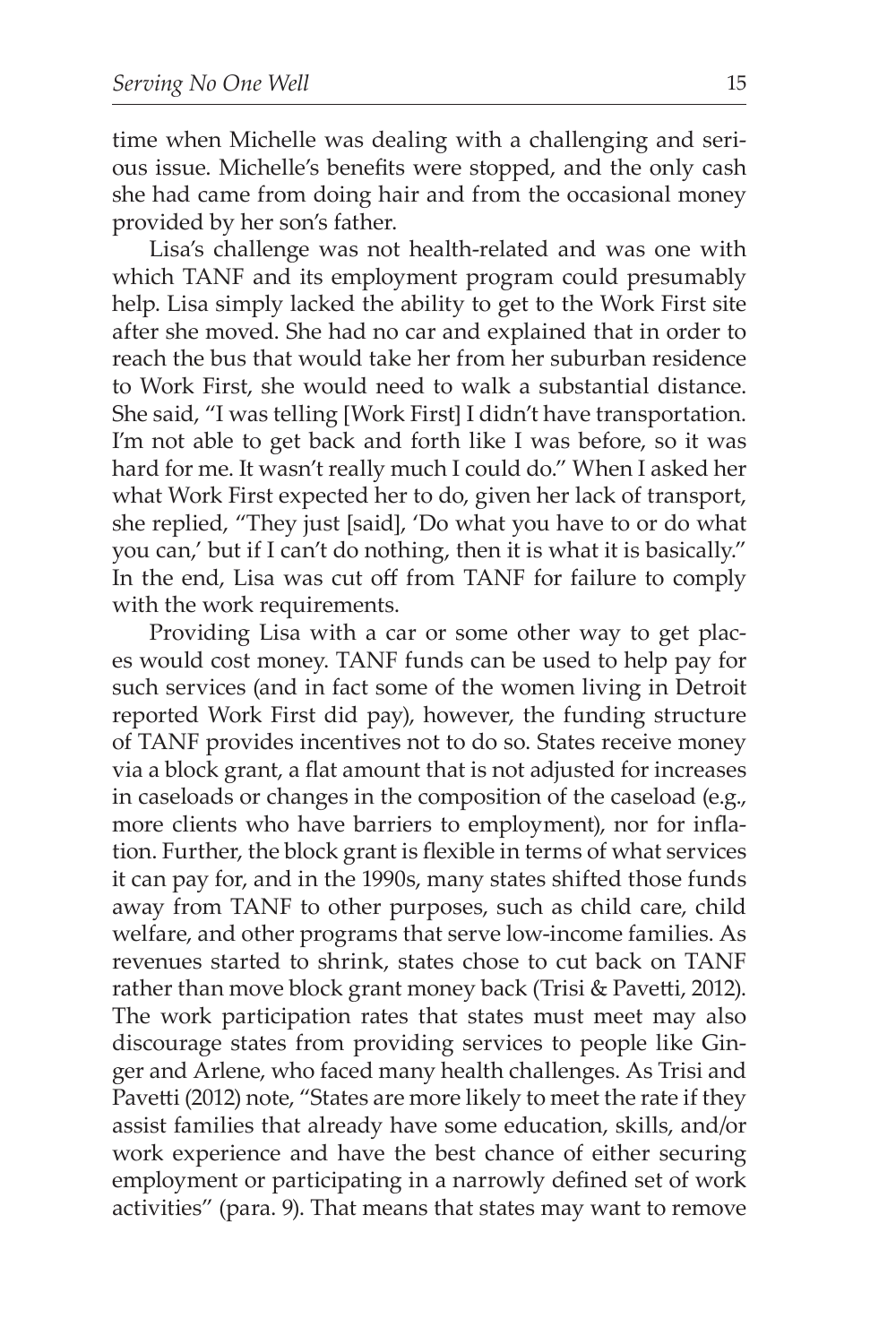more disadvantaged recipients out of the calculation of the participation rate all together. One way to do that is by terminating their benefits.

#### *TANF Does Not Function as a Safety Net*

TANF is just one of a number of programs that constitute the U.S. safety net. These programs are meant to safeguard vulnerable families from hardships that may arise from having low income or from events such as job loss. Women's narratives, however, indicate that TANF did not protect families from hardship, including homelessness, and it failed them at times when they needed it most- when they became unemployed and had no source of cash income.

Workers who lose their jobs through layoffs or other circumstances not of their own making may be eligible to receive Unemployment Insurance (UI), a program that replaces a portion of workers' wages. But not all workers are eligible for UI benefits; those who are fired for cause or who leave of their own volition are often ineligible, and workers must have a minimum amount of earnings and months worked to qualify. Additionally, some workers, particularly those working in low wage jobs, may not believe themselves to be eligible and may thus avoid applying (Gould-Werth & Shaefer, 2012). For these workers, TANF might serve as a replacement for UI during periods of job loss.

Half (11) of the 22 women applied for TANF when they lost jobs or when their UI benefits ran out following a job loss, but TANF was not a good replacement or substitute for Unemployment Insurance. Claudette was a public employee for many years when she was downsized out of a job. She collected UI, but when those benefits ran out, she turned to TANF. At first, she said, "They denied me. And then I said, 'I never had assistance before.' You know, I mean, you all give me like \$14.00 back when my daughters were younger, but I never got any money." Once on TANF, Claudette was subject to the state's time limit. She said, "We were on a time limit … She [the caseworker] told me when I got on, it would be less than 18 months or so, [I] would be cut back off. That's just what they do now." Although Claudette had been working for many years, she had received TANF in the 1990s, perhaps for longer than she remembered.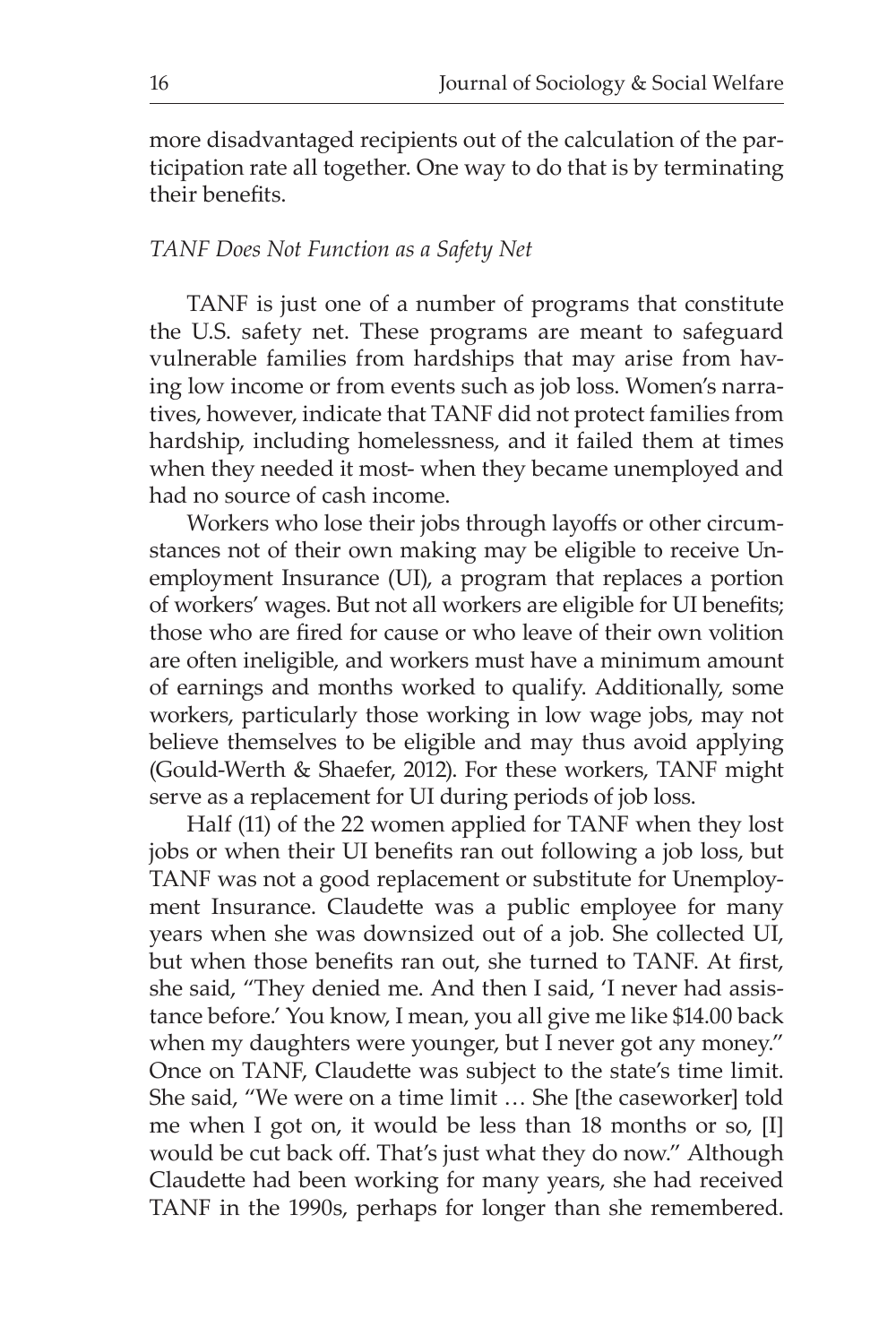When her 18 months were up, Claudette's case was closed and she had to rely upon her retired mother for help paying the bills. She still had no job nine months after losing TANF.

Michigan's time limit policy changed several times since the implementation of welfare reform. For many years, and unlike nearly all other states, the state had no time limit on cash assistance, choosing instead to support families reaching the federal 60-month time limit with state funds. When state revenues began to shrink in the late 2000s, the state instituted limits. When time limits were first put in place, an estimated 11,000-15,000 families lost TANF benefits immediately. These families were allowed to reapply when a lawsuit was filed challenging the legality of the policy, but many did not (French, 2012). The policy at the time interviews were conducted limited TANF receipt to cases that had not exceeded 48 months of assistance since 2007 or 60 months since 1996. Between 2011 and 2015, more than 32,000 families lost assistance in the state, a figure that represents about 15 percent of all cases that were closed during that time period (Lawler, 2016).

Nationwide, the proportion of families who have reached a time limit and been terminated from assistance has been quite low, relative to cases that are closed for other reasons. For example, in fiscal year 2011, less than two percent of all cases that were closed were due to reaching time limits (U.S. Department of Health and Human Services, 2013). However, since then, a number of states, including Michigan, California, Arizona, and Washington State, have made changes to their time limit polices, shortening the number of months families can receive benefits, eliminating certain reasons that previously exempted a family from a time limit, and changing circumstances under which a family might receive an extension to the time limit (Schott & Pavetti, 2011). Policy changes such as these are likely to increase the number of families who reach the TANF time limit.

Shonda had tried to use TANF as a form of unemployment compensation in periods when she was out of work. She started her most recent job in 2008, working for a medical staffing company as a medical assistant. She rotated around to various clinics until a supervisor at one decided she wanted to hire Shonda on permanently. That's when a check of Shonda's education (a certificate obtained through a propriety school) revealed that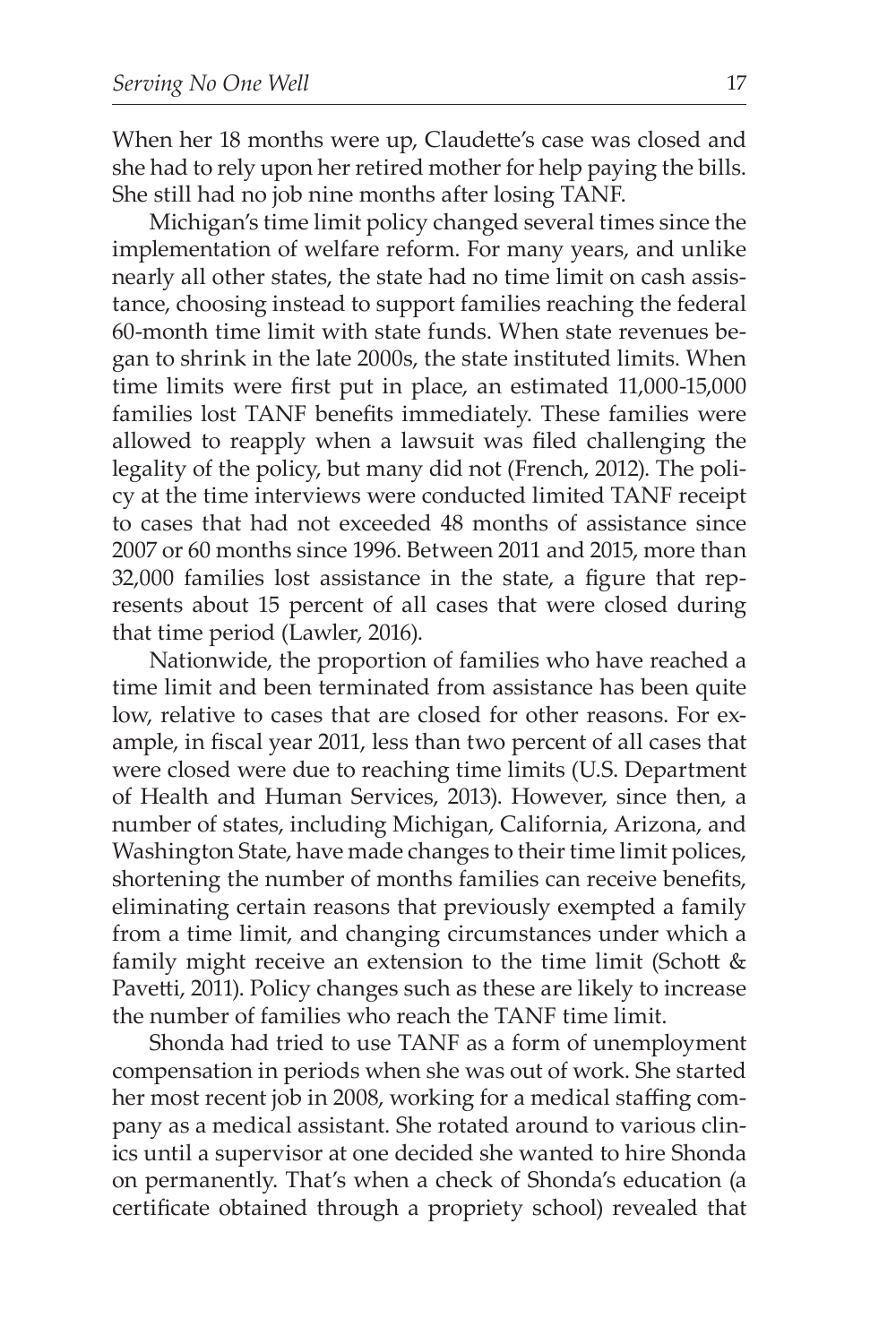she did not have the proper credentials needed for that job, or in fact any of the temp positions through which she had rotated. She was let go in 2012 and returned to TANF, believing she was not eligible for UI because she had technically been fired. But this time, she was denied TANF. She said, "I've been cut off of that[TANF] because I've been on it for too long. Even though I wasn't on it like that, because I was on it for so long, then I ended up going to work for so many years. If I lost my job, I'd turn around and apply for cash again until I get another job. So that's how I was doing it. I guess they still considered it too long." Shonda was never receiving TANF for extended periods of time, but her intermittent use of the program over many years added up.

Some researchers have found evidence that families who are eligible for TANF may "save" or "bank" their time on TANF, in other words, saving the benefits for the future (Friesner, Axelsen, & Underwood, 2008; Grogger, 2002). This may also lead to families using TANF repeatedly but for short periods of time, much like Shonda did (Friesner et al., 2008). But being able to use TANF benefits strategically like this depends on the user being able to keep track of the number of months she was on TANF, and it depends upon a state's time limit policy being stable over time, which Michigan's was not.

A year after reaching the time limit, Shonda was without any income except food stamps and a small state disability payment of \$200 a month. She had to leave her apartment because she had no money to pay rent. She and her three sons (two of whom were young adults) ended up moving in with Shonda's mother, as had other family members. When I interviewed her there, her uncle was trying to sleep on a cot lodged against one of the living room walls. The other walls of the room were lined with stacks of plastic bins containing Shonda's possessions. In total, six adults and one child were squeezed into a house that was just over 1,000 square feet.

Shonda was not the only one to lose housing when TANF benefits were stopped. Gina, whose work history was erratic, had moved from one friend's house to another when she lost benefits in 2011. One of her children was removed from her care when the child's father reported Gina's unstable housing situation to Child Protective Services. When I interviewed her, Gina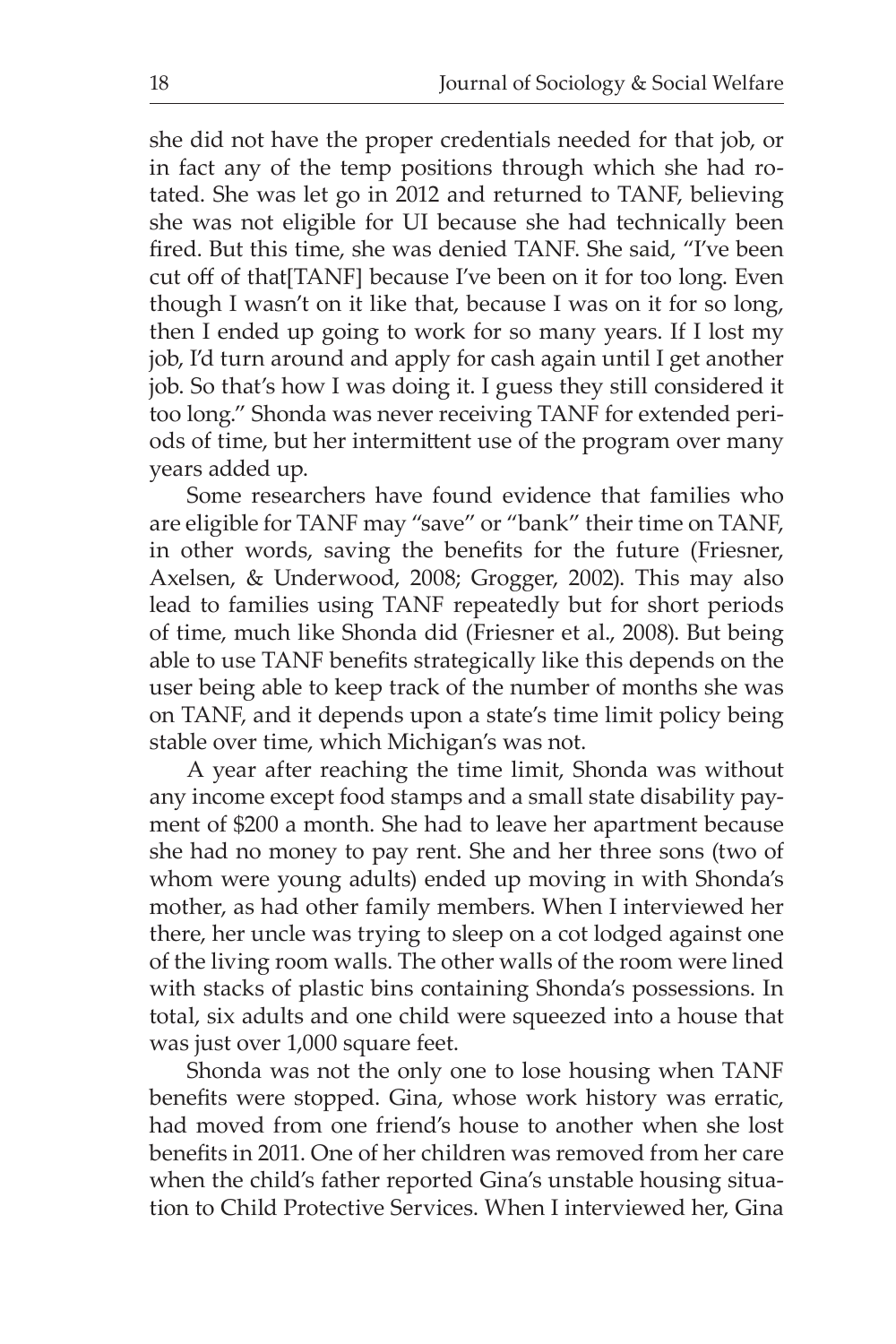was renting a house that, from the outside, appeared abandoned. Gina did not want to do the interview inside, perhaps because she had no furniture except a few folding chairs. With no cash to pay the rent, Gina gave her landlord her food stamp benefit card each month, an act that could have led to disqualification or having to pay back the benefits she received (U.S. Department of Agriculture, 2013).

In total, eight of the 22 women reported that they had lost benefits because of reaching the state's time limit. As noted earlier, Claudette reported knowing that she had only 18 months of TANF "available" until she reached the time limit. However, for all of the other women, the notification that they would lose benefits took them by surprise and did not give them much time to prepare. For example, Kim reported receiving a letter from the state welfare agency notifying her that her benefits would end as of that month. Gina lost her benefits once in 2011, after she had received TANF for a total of 48 months. However, the state was involved in a lawsuit over the validity of the time limit policy. As Gina noted during our interview, the court case received a great deal of media coverage, so she was not surprised when she lost her benefits under the time limit. Gina's benefits were eventually reinstated when the state Supreme Court declared Michigan's policy invalid. However, the time limit policy was subsequently changed, this time via a new state law (as opposed to a welfare department policy). In February, 2013, much to her surprise, Gina received a letter saying that beginning in March, she would no longer be receiving benefits. She had heard nothing about this change, saying, "This time they didn't do no television. They did it secretly."

None of the women who reached the TANF time limit had been able to find a job in the one to two years since losing TANF. Gina lived off of her income tax refund for as long as she could, and then she resorted to selling her plasma, a common strategy for making ends meet among the very poor (see Edin & Shaefer, 2015). Shonda could not understand the rationale of taking away benefits from someone who did not have a job. She said, "I was upset because they took the cash away and I'm not working. To me, it seemed like I shouldn't be in that situation." Claudette, who was college educated, had been searching for work ever since she was laid off in 2011. She said, "I apply for jobs, but it's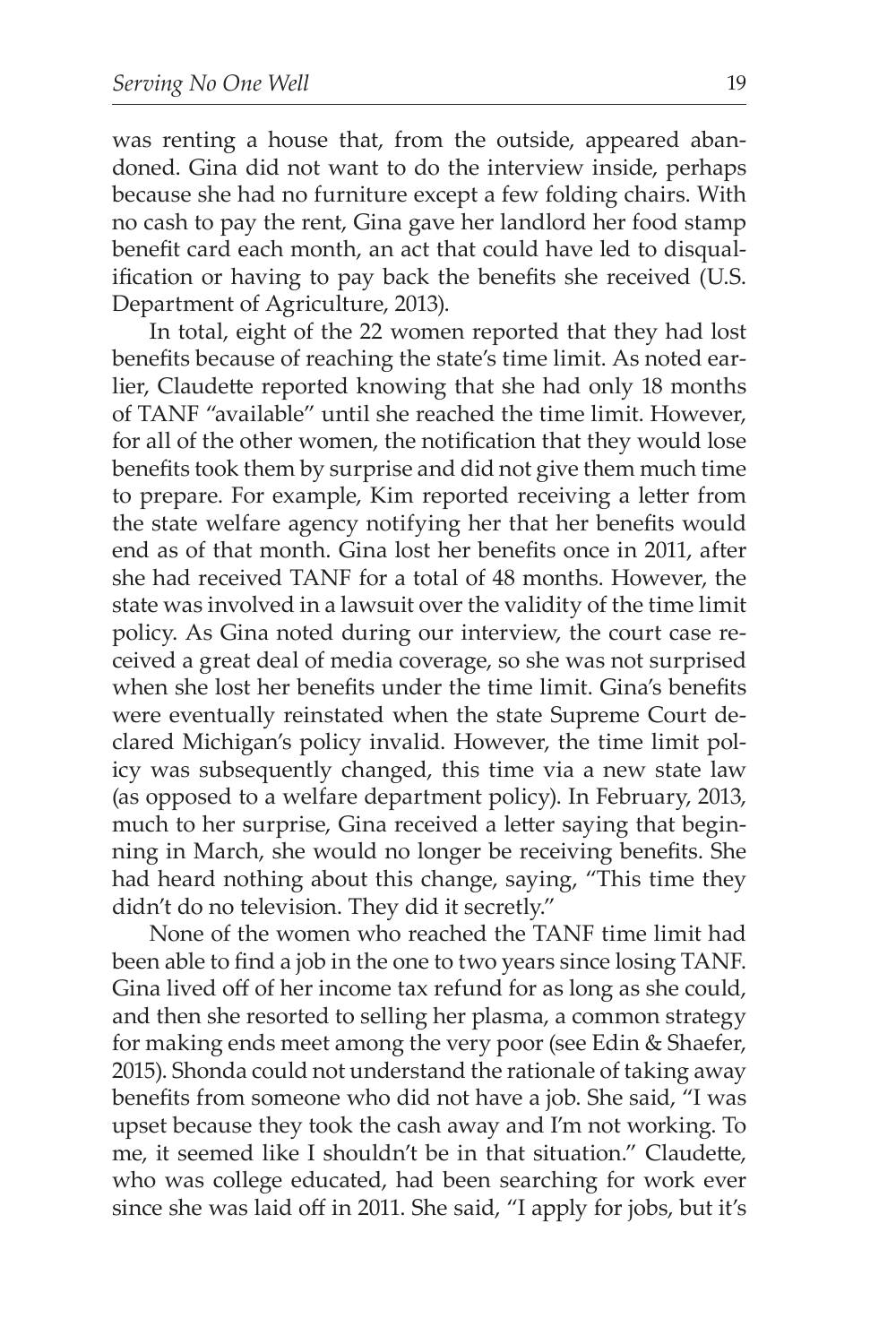like no one is really hiring." She was contemplating leaving the state in order to find work.

Policies such as time limits may keep individuals from applying for TANF at all. Pauline did not apply for TANF because she believed she had already used up her allotted months. She said she used TANF, "Back in the '90s, and then once again, probably about 2002, 2003. When I had my son I was on there for a couple years." She asserted that if she was to apply, the welfare office would say to her, "We can't help you now. Your benefits are denied." Pauline had to quit her sales job, which required a great deal of travel, when her car broke down and she did not have the money to purchase a new one or pay for the costly repairs. Her mother was able to help with some of Pauline's bills. Eventually Pauline could not afford her rent, and she and her two children moved in with her mother, where Pauline was sleeping in the unfinished basement.

Seven women, including Pauline, avoided applying for TANF at the time of their most recent job loss because they had financial help from family members, including the fathers of their children. Because of this assistance, they believed that they would not be eligible for TANF or did not need the cash provided by the program. Linda reported that she started receiving TANF in 2004 when her son was born but then was dropped from the program when her son's father started paying child support. Receiving child support does not necessarily make a family ineligible for assistance, but the payment is counted as income and, if high enough, can lead to disqualification. Linda's \$500 a month TANF benefit was replaced by a \$400 child support payment. When I asked if that payment was consistent, she said it was not; she had been without child support for several months after her son's father lost his job. Her daughter's father then began paying \$500 a month in support, but this arrangement was made outside of the formal child support system and was dependent upon this ex-partner maintaining his promise.

When individuals receive help from people in their networks, such as friends and family, they are said to be drawing up their "private" safety nets (Harknett, 2006). The private safety net may provide financial support in the form of cash or paying bills, and it may offer in-kind help such as providing child care for free or no cost. Private safety nets, though, may not be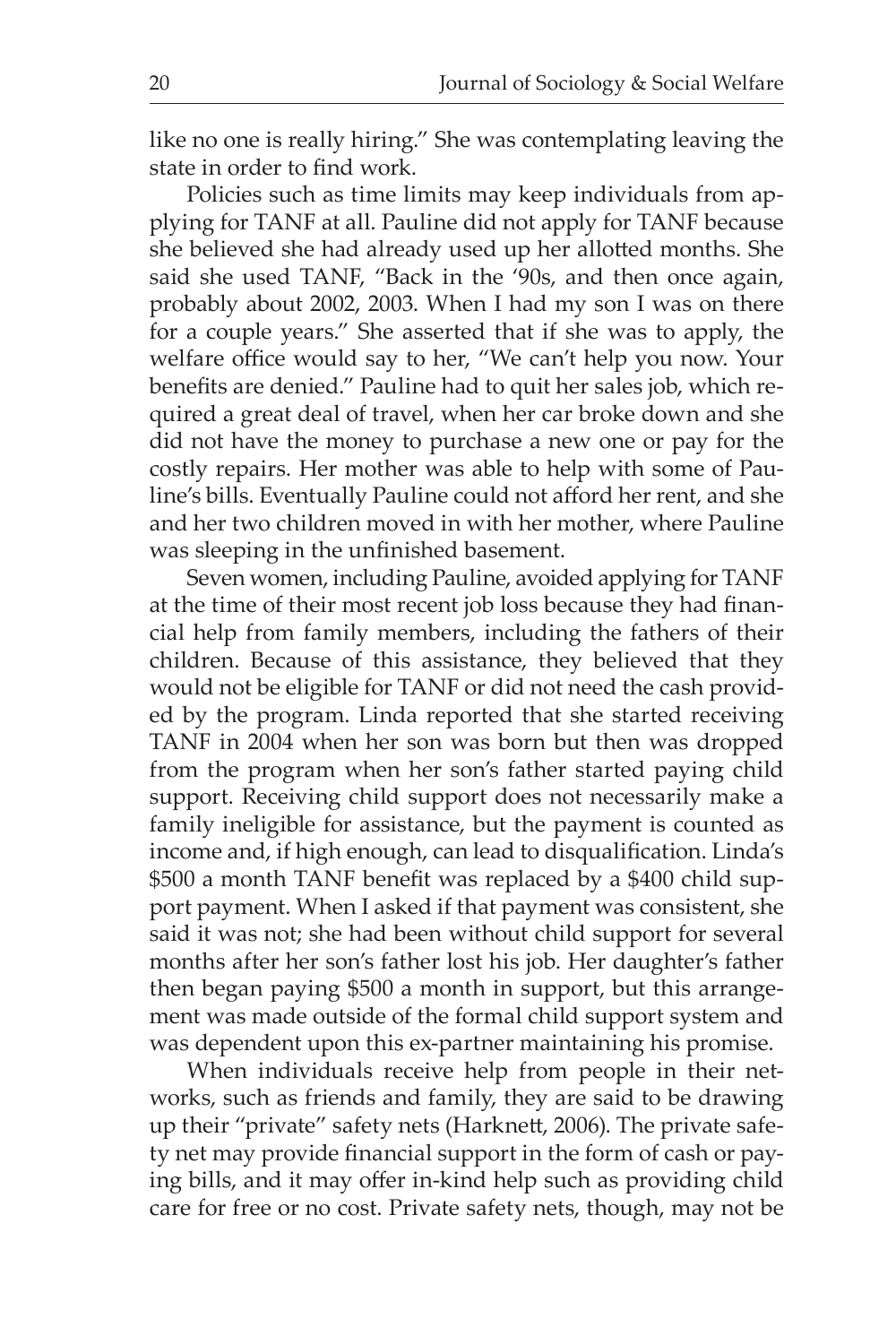up to the task of adequately providing for poor families. First, the networks in which poor families are embedded are likely to contain people whose financial circumstances are similarly difficult (Henly, 2002). Kiana had been relying upon her children's father for financial support after running out of Unemployment Insurance in 2009. He paid the rent and all of her bills, while Kiana bought food with her food stamps. But her former partner had his own history of long-term unemployment, and the continued support was no guarantee, particularly given the still-recovering economy in Southeast Michigan. A sudden change in circumstances could mean an end to that support, as Gina learned first hand. For several months Gina had been receiving money from one of her children's fathers. He suddenly died, and Gina found herself without any source of cash.

Women without TANF and earnings, as all the women in this study were, tend to rely more heavily on private supports compared to low-income women who were working and/or receiving cash assistance (Hetling, Kwon, & Mahn, 2014). However, other studies find that mothers lacking stable employment, partners, and health perceive themselves as having less support to draw upon; over time, perceived support declines among mothers with these characteristics (Radey & Brewster, 2013). Further, being dependent upon others for financial help may exact an emotional toll on the recipient, who may feel as if her expenditures are being monitored and her financial decisions are out of her control (Seefeldt & Sandstrom, 2015).

The giver of assistance may also experience difficulties. Providing financial help to someone else means that money is not spent on items the giving household may need, or it is not saved, helping to build wealth for the future. The wealth gap between Whites and African Americans in the U.S. is strikingly large: the median white household's net worth in 2010 was just under \$139,000, while the median African American's net worth was about \$17,000 (Kochhar & Fry, 2014). The financial help that is transferred between African American households accounts for at least some portion of this gap (Chiteji & Hamilton, 2002). In this sample, financial transfers were also depleting the income of non-working, retired family members. Julie did not apply for TANF when the temp agency she worked for did not have enough work for her. Instead, her brothers, and particularly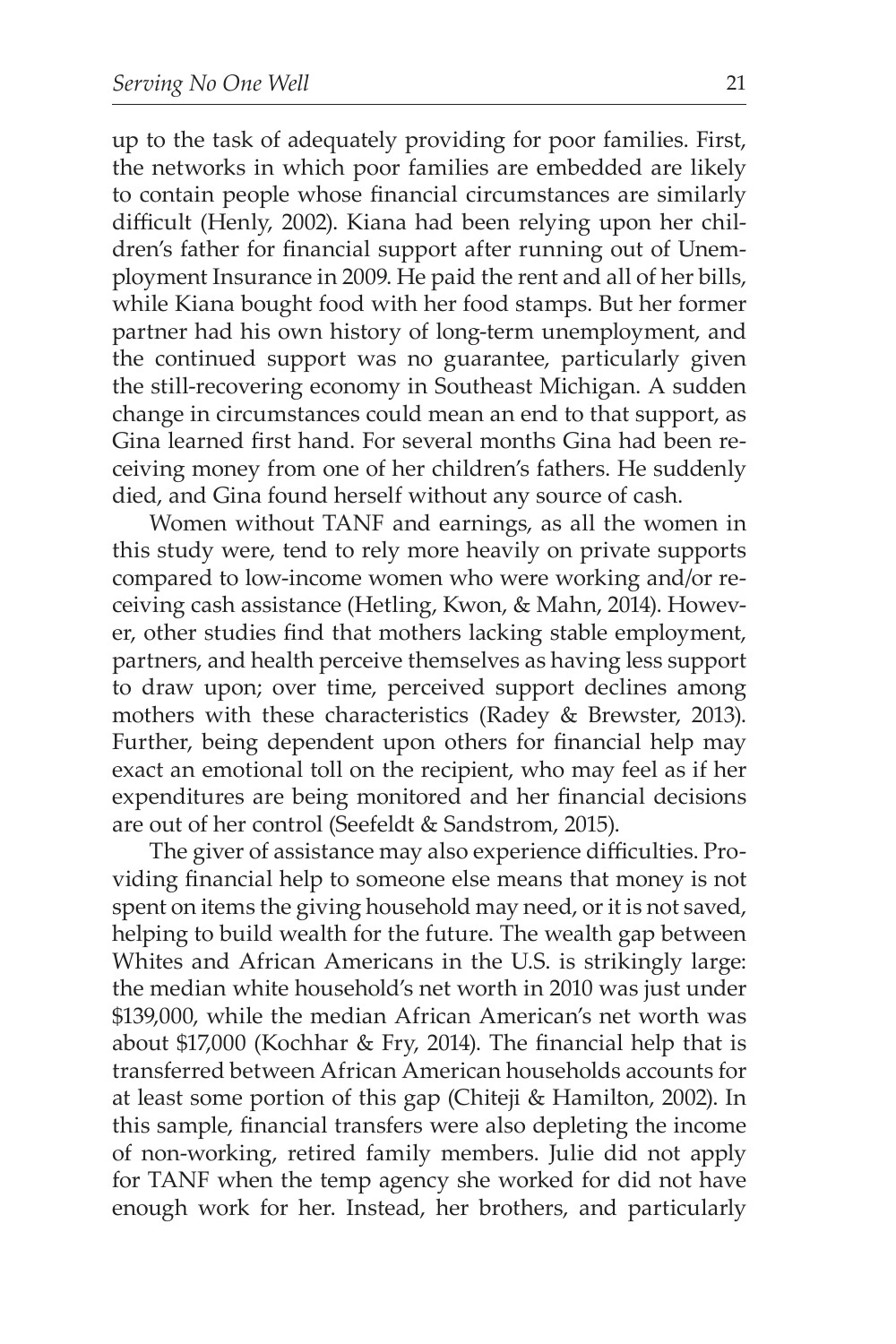her parents, gave her money, but her parents were both retired and living off of Social Security benefits. Pauline's mother retired from one of the Big 3 auto companies and was supporting herself, Pauline, and two of Pauline's children on her pension. Shortly before the interview, her mother's pension was abruptly cut off when she failed to report the disability payments she was also receiving. Pauline was concerned that they all would become homeless because no one had enough money to pay the mortgage. Her private safety net was quickly fraying.

#### Discussion

According to study respondents, TANF served no one well. It did not help unemployed women secure jobs, and according to some, offered little help at all. It offered no assistance or flexibility to women with serious health problems, instead cutting them off of the program. And time limits were enforced with no regard to economic or individual circumstances. Because of these failures, families faced hardships such as losing housing and doubling up, or sharing living space with other families. Bills went unpaid or were paid by family members, potentially putting those who were helping at financial risk, and making women rely upon a private safety net that was unpredictable and fragile.

One limitation of this study is that it is based on interviews with women living in a one area- Southeast Michigan- that was particularly hard hit by the Great Recession. Experiences of women on TANF in other states may be quite different, and employment opportunities greater. Additionally, the state had recently instituted a time limit policy, causing thousands of families to lose benefits over a very short period of time. However, as noted above, a number of states are putting measures into place that make TANF a more restrictive program, via cutting monthly benefits and making time limits shorter (Schott & Pavetti, 2011). In that regard, Michigan is not unique.

What changes could make TANF work better for women like those in this study? Assuming that the focus on work remains, I offer several suggestions. One option that a number of states used during the Great Recession was to operate subsidized employment programs. States used a variety of approaches. TANF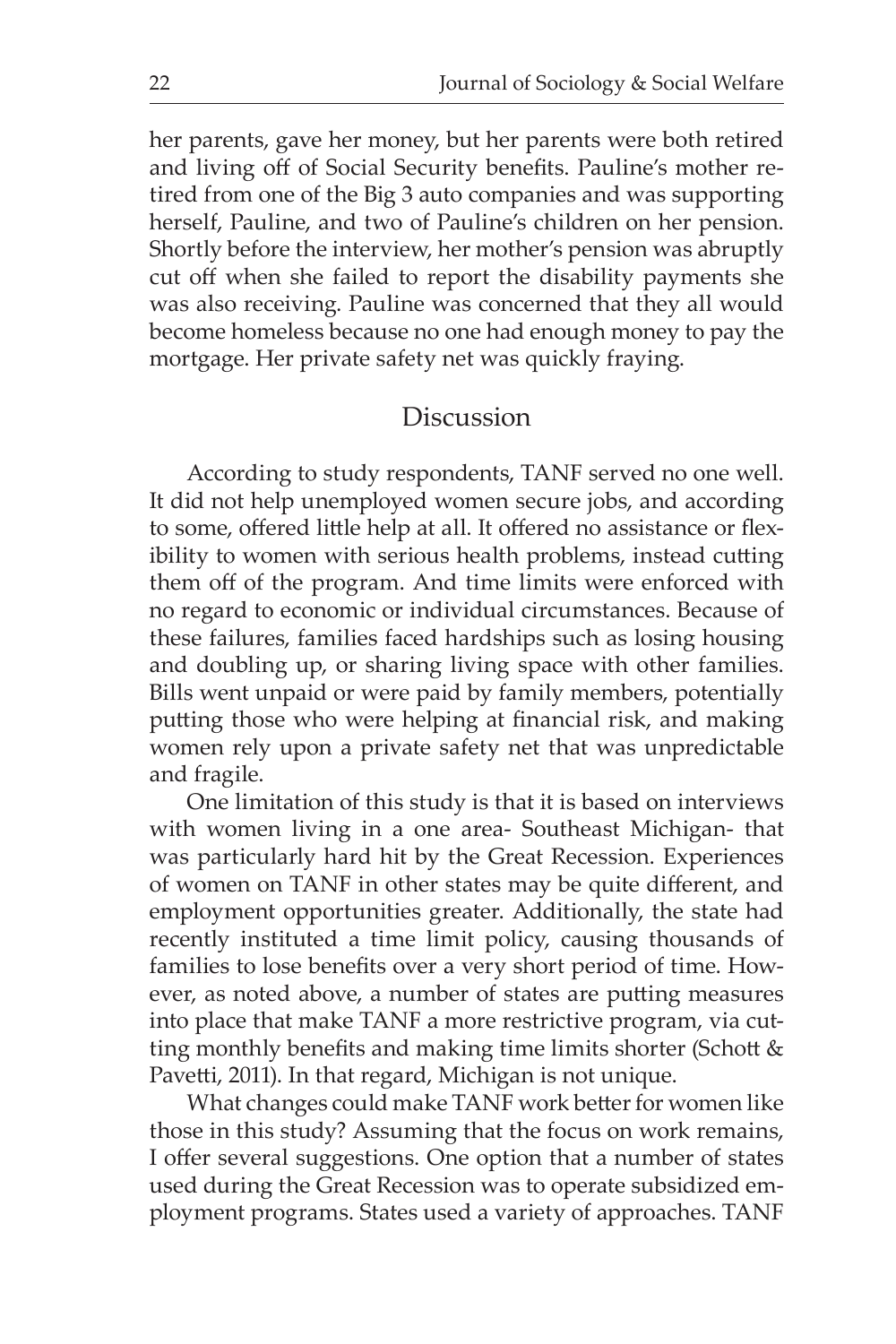recipients could be placed in temporary jobs and paid for their work wholly or partially through TANF funds. Other states offered employers incentives for hiring TANF recipients, or employers might be provided with the funds necessary to purchase new equipment needed to hire more employees. States could apply for additional funds through the Recovery Act to run these programs, and some programs ended or were greatly reduced in scope when the funding expired. However, if recipients are expected to work in order to keep benefits, and if no work is available to them, then TANF should do much more to provide employment opportunities.

The needs of women with serious health problems were not met through TANF, and perhaps it is not the role of the program to address chronic conditions like those Ginger and Arlene had. Rebecca Blank (2007) recommends the creation of a separate stream of programming for those who may not be able to work, either temporarily or permanently. These recipients would be waived from the work requirement and would be able to receive assistance until either their health or other issue resolved, or until they transitioned onto the disability rolls. Individuals who desire employment might be referred to supported work programs, where they could receive workplace accommodations and other needed assistance in order to perform their jobs.

If TANF is able to provide employment opportunities when recipients are unable to find jobs or unable to take regular jobs, then the need for time limits, at least from the perspective of providing an incentive to work, is gone. A safety net needs to include cash assistance during times of financial need to a segment of the labor force that is much more likely to work in unstable and low paying jobs. To limit that assistance just because the recipient has accrued an arbitrary number of months on the program only hurts already vulnerable families that much more. At the very least, time limits should be suspended when unemployment is high, as it was during the Great Recession. Further, the benefit levels of TANF remain paltry and should be raised to more accurately account for increases in the cost of living. The Unemployment Insurance programs replaces, on average, half of a worker's previous wages. The median monthly TANF benefit represents only one third of what a full-time worker earning the federal minimum wage would receive.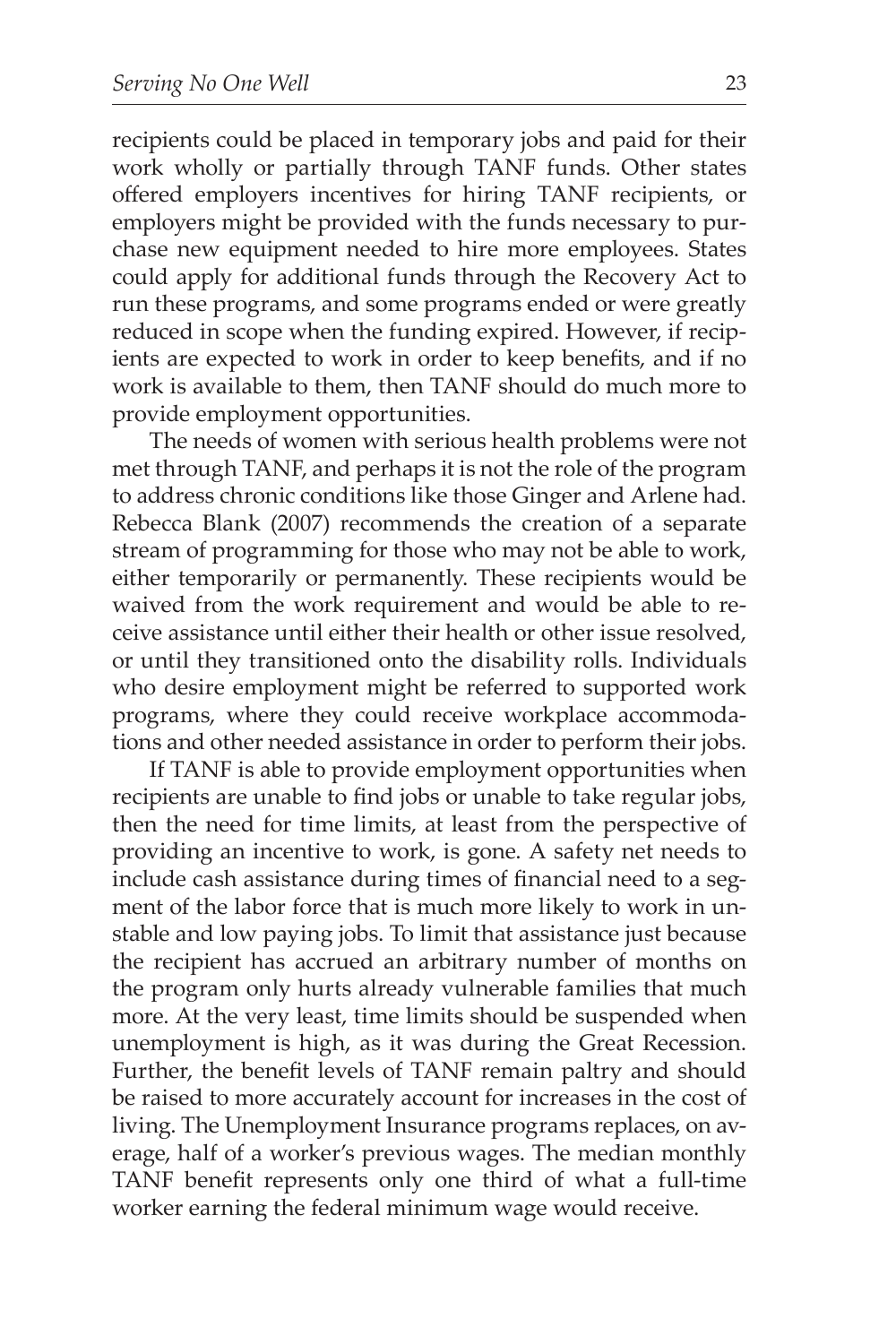Finally, TANF is in need of more accountability. Recipients are held to participation standards, and while states must meet work requirements, what they do to meet those goals is not subject to much oversight. For example, are employment programs providing meaningful activities for their participants, or, do they just have participants, "sit in one classroom for eight hours a day," as Monica noted? Before someone is removed from the rolls, whether through time limits or other reasons, are procedures in place to ensure that the termination is warranted or that the family will not face undue hardships as a result? Ultimately, an examination of how states are spending their block grant money is in order. States should not be allowed to fill revenue shortfalls with funds that are meant for some of our most vulnerable families.

Maintaining TANF's status quo has hurt many poor families. Increasing numbers of families are living on almost no income at all (Edin & Shaefer, 2015). More single mothers have become "disconnected" from work and from cash benefits (Loprest & Nichols, 2011). For the women in this study, job loss and the loss of benefits placed them in precarious situations, increasing their risk of homelessness and other hardships, or causing them to rely more heavily on their precarious private safety nets. It offered no assistance to women with serious health problems, but rather left them to wait for disability benefits that were very slow in coming. TANF, in its current state, serves no one well.

Acknowledgements: Data collection was funded by the U.S. Department of Health and Human Services, Administration for Children and Families. Views presented here are not those of USDHHS-ACF.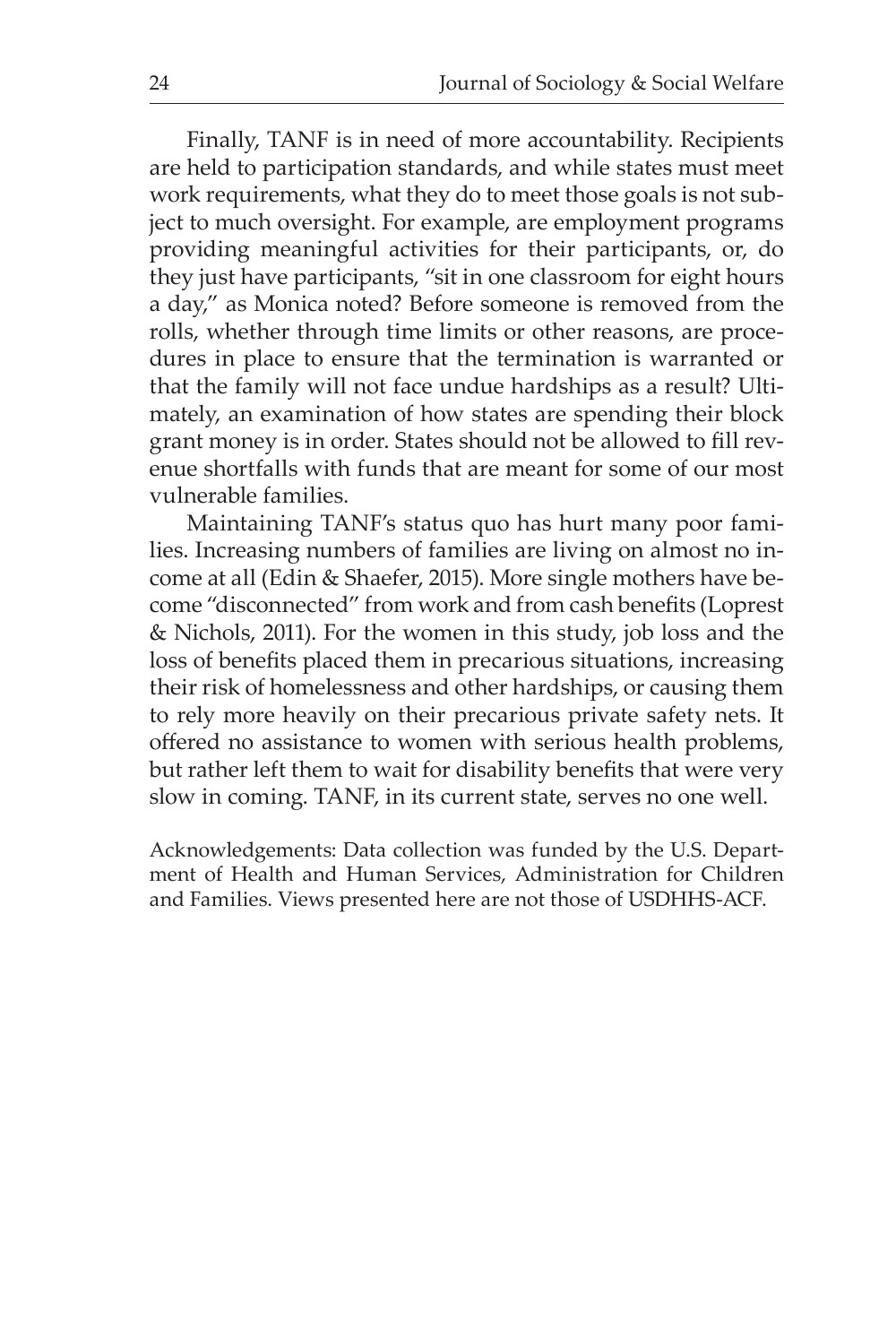## References

- Acs, G., & Loprest, P. (2004). *Leaving welfare: Employment and well-being of families that left welfare in the post-entitlement era.* Kalamazoo, MI: W. E. Upjohn Institute for Employment Research.
- Administration for Children and Families. (2004). *1992 AFDC total caseload.* Washington, DC: Administration for Children and Families.
- Blank, R. M. (2002). Evaluating welfare reform in the United States. *Journal of Economic Literature, 40*(4), 1105–1166.
- Blank, R. M. (2007). Improving the safety net for single mothers who face serious barriers to work. *The Future of Children, 17*(2), 183–197.
- Center on Budget and Policy Priorities. (2015). *Policy basics: An introduction to TANF.* Washington, DC: Center on Budget and Policy Priorities.
- Chiteji, N., & Hamilton, D. (2002). Family connections and the blackwhite wealth gap among middle-class families. *The Review of Black Political Economy, 30*(1), 9–28.
- Danielson, C., & Klerman, J. (2008). Did welfare reform cause the caseload decline? *Social Service Review, 82*(4), 703–730.
- Danziger, S. K., Danziger, S., Seefeldt, K. S., & Shaefer, H. L. (2016a). From welfare to a work-based safety net: An incomplete transition. *Journal of Policy Analysis and Management, 35*(1), 231–238.
- Danziger, S. K., Danziger, S., Seefeldt, K. S., & Shaefer, H. L. (2016b). Increasing work opportunities and reducing poverty two decades after welfare reform. *Journal of Policy Analysis and Management, 35*(1), 241–244.
- Danziger, S. K., & Seefeldt, K. S. (2000). Ending welfare through work first: Manager and client views. *Families in Society, 81*(6), 593–604.
- Edin, K. J., & Shaefer, H. L. (2015). *\$2.00 a day: Living on almost nothing in America.* Boston: Houghton Mifflin Harcourt.
- Floyd, I., & Schott, L. (2015). *TANF cash benefits have fallen by more than 20 percent in most states and continue to erode.* Washington, DC: Center on Budget and Policy Priorities.
- French, R. (2012). Welfare reform: Back to the drawing board. *Bridge Magazine.* Retrieved from http://bridgemi.com/2012/2003/welfarereform-back-to-the-drawing-board/
- Friesner, D., Axelsen, D., & Underwood, D. A. (2008). What factors influence a welfare recipient's spell length and recidivism? *The Journal of Regional Analysis and Policy, 38*(3), 229–242.
- Gilens, M. (1999). *Why Americans hate welfare: Race, media, and the politics of anti-poverty policy.* Chicago: University of Chicago Press.
- Gould-Werth, A., & Shaefer, H. L. (2012). Unemployment Insurance participation by education and by race and ethnicity. *Monthly Labor Review, 135*(10), 28–41.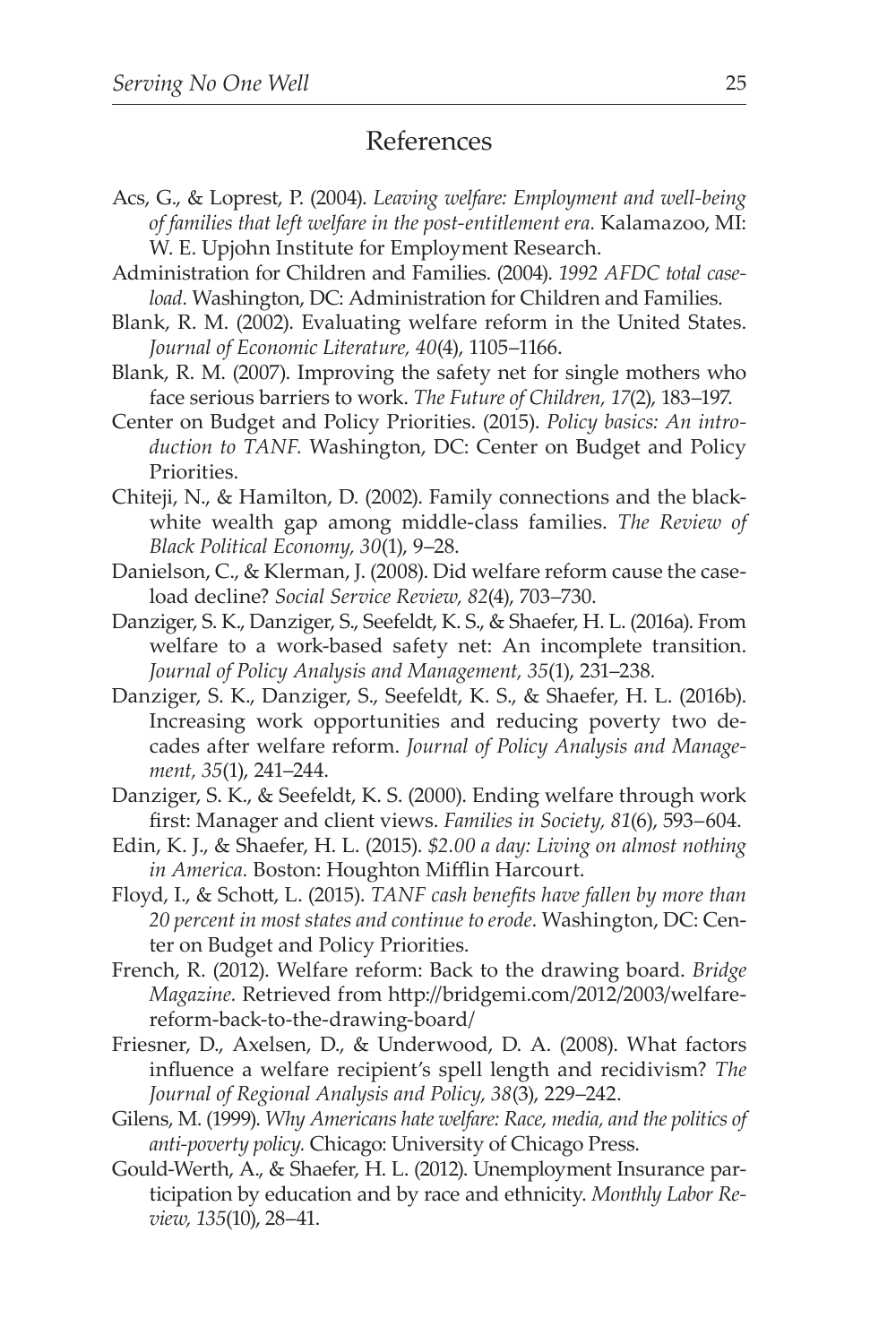- Grogger, J. (2002). The behavioral effects of welfare time limits. *American Economic Review, 92*(2), 385–389.
- Grogger, J. (2003). The effects of time limits, the EITC, and other policy changes on welfare use, work, and income among female-headed families. *The Review of Economics and Statistics, 85*(2), 394–408.
- Hahn, H., Kassabian, D., & Zedlewski, S. (2012). *TANF work requirements and state strategies to fulfill them.* Washington, DC: Urban Institute.
- Harknett, K. (2006). The relationship between private safety nets and economic outcomes among single mothers. Journal of Marriage and Family, 68(1), 172–191.
- Haskins, R. (2016a). TANF at age 20: Work still works. *Journal of Policy Analysis and Management, 35*(1), 224–231.
- Haskins, R. (2016b). Supplementing TANF's work requirement: A compromise. *Journal of Policy Analysis and Management, 35*(1), 238–240.
- Henly, J. R. (2002). Informal support networks and the maintenance of low-wage jobs. In F. Munger (Ed.), *Laboring below the line: The new ethnography of poverty, low-wage work, and survival in the global economy* (pp. 179–203). New York: Russell Sage Foundation.
- Hetling, A., Kwon, J., & Mann, E. (2014). Income packaging strategies of economically disconnected women and the implications for social policy and practice. *Journal of Sociology and Social Welfare, 41*(3), 85–113.
- Kochhar, R., & Fry, R. (2014). *Wealth inequality has widened along racial, ethnic lines since end of Great Recession.* Washington, DC: Pew Research.
- Korteweg A. C. (2003). Welfare reform and the subject of the working mother: 'Get a job, a better job, then a career.' *Theory and Society, 32*(4), 445–480.
- Lawler, E. (2016). Welfare time limits save Michigan millions, but cost 32,090 families. *MLive.com*. Retrieved from http://www.mlive.com/ news/index.ssf/2016/2004/saving\_dollars\_not\_people\_chan.html.
- Loprest, P. (2003). *Disconnected welfare leavers face serious risks.* Washington, DC: Urban Institute.
- Loprest, P., & Nichols, A. (2011). *Dynamics of being disconnected from work and TANF.* Washington, DC: Urban Institute.
- Loprest, P., & Zedlewski, S. (2006). *The changing role of welfare in the lives of families with children.* Washington, DC: Urban Institute.
- Mead, L. M. (1986). *Beyond entitlement: The social obligations of citizenship.* New York: Free Press.
- Mead, L. M. (1992). *The new politics of poverty: The nonworking poor in America.* New York, NY: Basic Books.
- Murray, C. A. (1984). *Losing ground—American social policy, 1950-1980.* New York: Basic Books.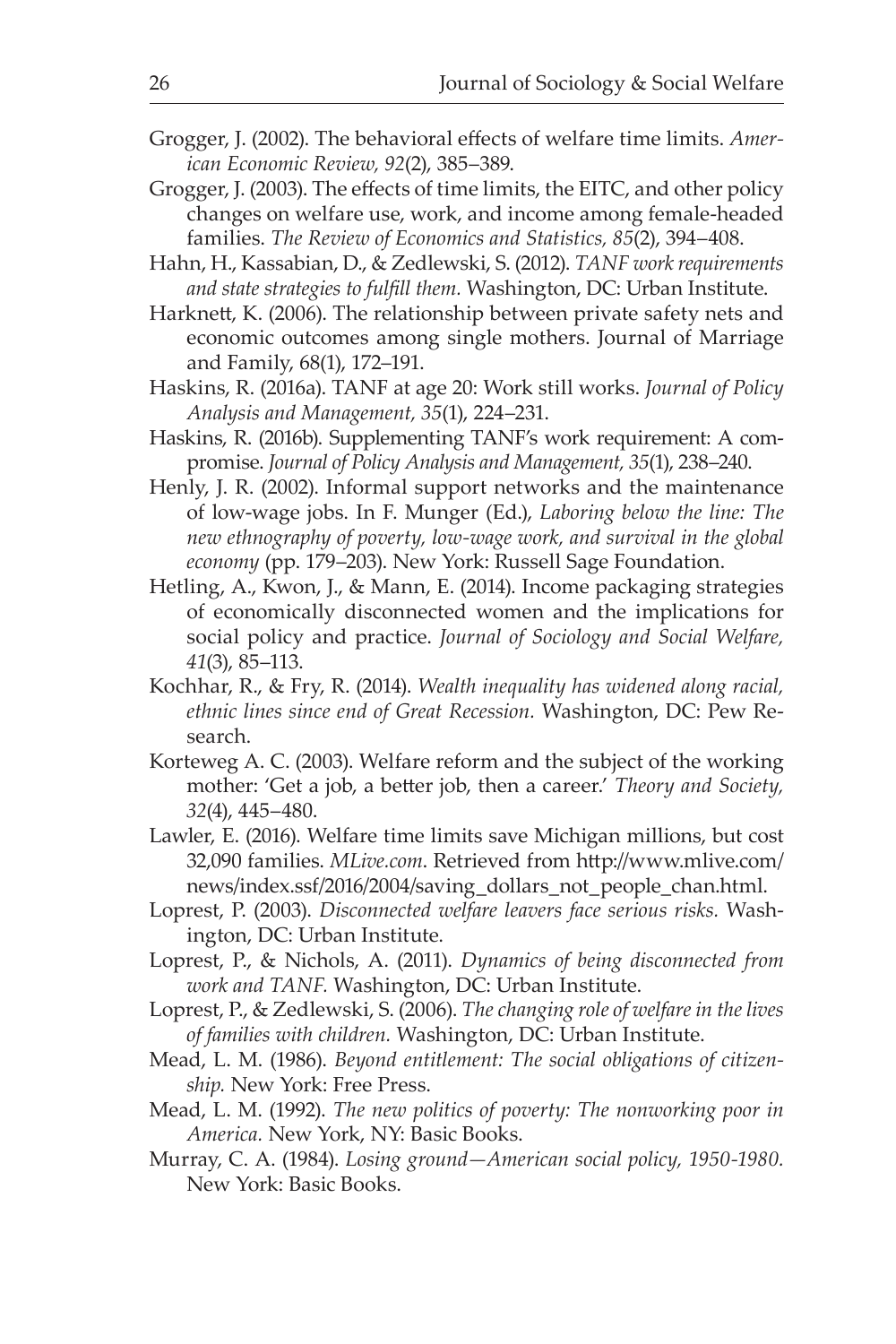- Pavetti, L., Schott, L., & Lower-Basch, E. (2011). *Creating subsidized employment opportunities for low-income parents.* Washington, DC: Center for Budget and Policy Priorities.
- Radey, M., & Brewster, K. (2013). Predictors of stability and change in private safety nets of unmarried mothers. *Journal of Social Service Research, 39*(3), 397–415.
- Rosenberg, L., Derr, M., Pavetti, L., Asheer, S., Hague Angus, M., Sattar, S., & Max, J. (2008). *A study of states' TANF diversion programs.* Washington, DC: Mathematica Policy Research.
- Schott, L., & Pavetti, L. (2011). *Many states cutting TANF benefits harshly despite high unemployment and unprecedented need.* Washington, DC: Center for Budget and Policy Priorities.
- Schram, S. F., Fording, R. C., & Soss, J. (2008). Neoliberal poverty governance: Race, place and the punitive turn in U.S. welfare policy. *Cambridge Journal of Regions, Economy and Society 1*(1), 17–36.
- Seefeldt, K. S., & Sandstrom, H. (2015). When there is no welfare: The income packaging strategies of mothers without earnings or cash assistance following an economic downturn. *The Russell Sage Foundation Journal of the Social Sciences, 1*(1), 139–158.
- Trisi, D., & Pavetti, L. (2012). *TANF weakening as a safety net for poor families.* Washington, DC: Center for Budget and Policy Priorities.
- Turner, L. J., Danziger, S., & Seefeldt, K. S. (2006). Failing the transition from welfare to work: Women chronically disconnected from employment and cash welfare. *Social Science Quarterly, 87*(2), 227–249.
- U.S. Bureau of Labor Statistics. (2011). *Share of married-couple families with an employed mother at its lowest, 1994–2010.* Retrieved from http://www.bls.gov/opub/ted/2011/ted\_20110506.htm.
- U.S. Department of Agriculture. (2013). *Fraud: How can I fight SNAP fraud?* Retrieved from http://www.fns.usda.gov/fraud/how-can-ifight-snap-fraud.
- U.S. Department of Health and Human Services. (2013). *Temporary Assistance for Needy Families tenth annual report to Congress.* Washington, DC: Administration for Children and Families, Office of Family Assistance.
- U.S. Department of Health and Human Services, O. o. F. A. (2014). *AFDC caseload data 1960–1995.* Retrieved from http://www.acf. hhs.gov/programs/ofa/resource/afdc-caseload-data-1960-1995
- U.S. House of Representatives, C. o. W. a. M. (2012). *Background material and data on programs within thejurisdiction of the Committee on Ways and Means.* Washington, DC: U.S. Government Printing Office. Retrieved from http://greenbook.waysandmeans.house.gov/ sites/greenbook.waysandmeans.house.gov/files/2012/documents/ Table%207-24%20TANF.pdf.